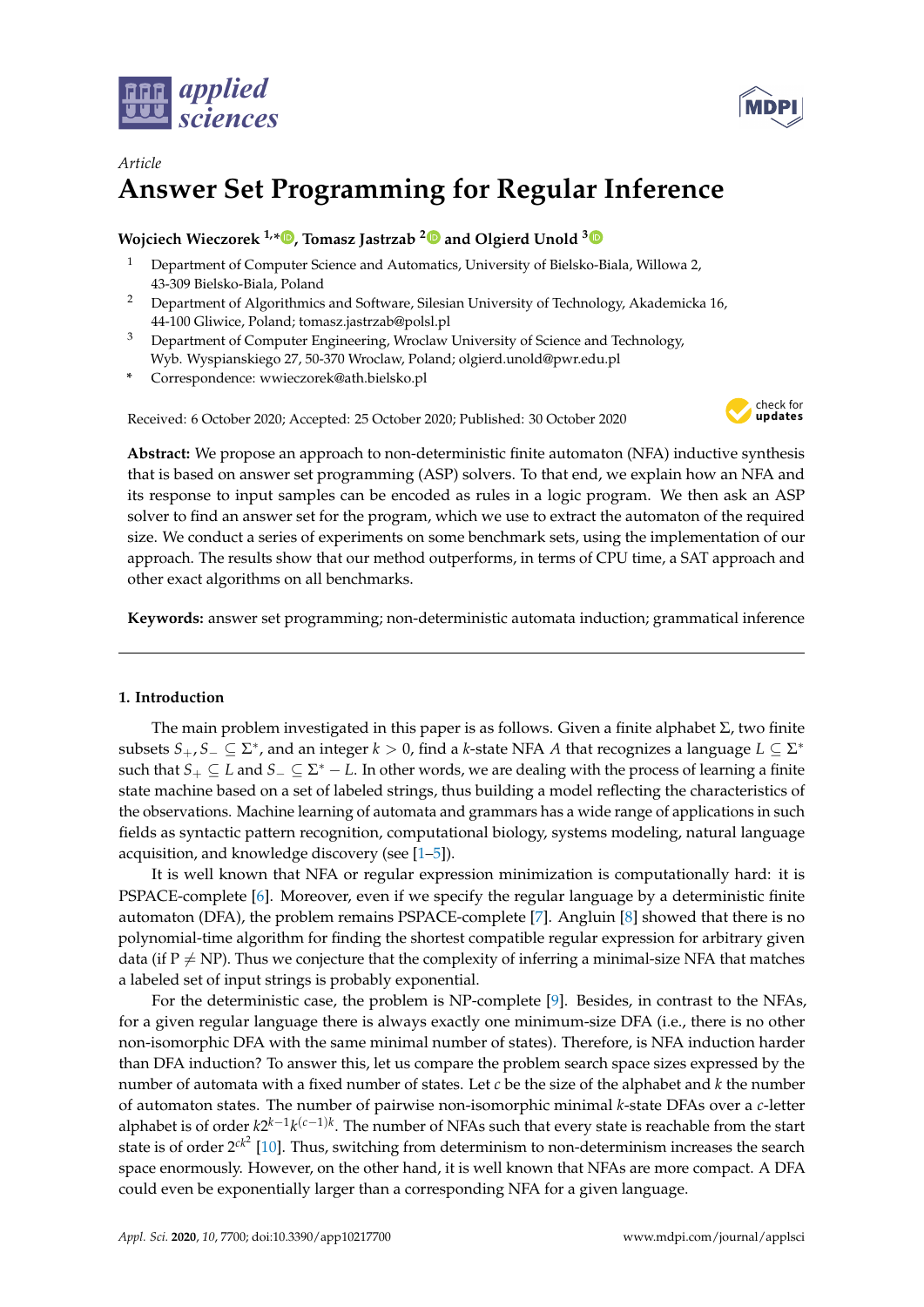The purpose of the present proposal is twofold. The first objective is to devise an algorithm for the smallest non-deterministic automaton problem. It entails preparing logical rules (this set of rules will be called an AnsProlog program) before starting the searching process. The second objective is to show how the ASP solvers help to tackle the regular inference problem for large-size instances and to compare our approach with the existing ones. Particularly, we will refer to the following exact NFA identification methods [\[11\]](#page-16-7):

- 1. A randomized algorithm using Parallelization Scheme 1 (RA-PS1), with *deg*, *mmex* and *mmcex* variable ordering methods chosen at random,
- 2. A randomized algorithm using Parallelization Scheme 2 (RA-PS2), with final state combinations chosen at random,
- 3. An ordered algorithm using Parallelization Scheme 1 (OA-PS1), with *deg*, *mmex* and *mmcex* variable ordering methods chosen according to the given order in a round robin fashion,
- 4. An ordered algorithm using Parallelization Scheme 2 (OA-PS2), with final state combinations ordered by the number of final states.

We will also refer to a SAT encoding given in [\[5\]](#page-16-1). All four above-mentioned methods and a SAT encoding are thoroughly described in Subsection [4.2.](#page-8-0) To enable comparisons with other methods in the future, the Python implementation of our approach is made available via GitHub. The Python scripting language is used only for generating the appropriate AnsProlog facts and running Clingo, an ASP solver.

Another line of research concerns the induction of DFAs. The original idea of SAT encoding in this context comes from the work made by Heule and Verwer [\[12\]](#page-16-8). Their work, in turn, was based on the idea of transformation from DFA identification into graph coloring, which was proposed by Coste and Nicolas [\[13\]](#page-16-9). Zakirzyanov et al. [\[14\]](#page-16-10) proposed BFS-based symmetry breaking predicates, instead of the original max-clique predicates, which improved the translation-to-SAT technique. The improvement was demonstrated with the experiments on randomly generated input data. The core idea is as follows. Consider a graph *G*, the vertices of which are the states of an initial automaton and there are edges between vertices that cannot be merged. Finding minimum-size DFA is equivalent to a graph coloring with a minimum number of colors. The graph coloring constraints, on the other hand, can be efficiently encoded into SAT according to Walsh [\[15\]](#page-16-11).

In a more recent approach, satisfiability modulo theories (SMT) are explored. Suppose that  $A = (\Sigma, Q = \{0, 1, \ldots, K - 1\}, s = 0, F, \delta)$  is a target automaton and *P* is the set of all prefixes of *S*<sub>+</sub> ∪ *S*<sub>−</sub>. An SMT encoding proposed by Smetsers et al. [\[16\]](#page-16-12) uses four functions: *δ* : *Q* × Σ → *Q*,  $m\colon P\to Q$ ,  $\lambda^A\colon Q\to \{\bot,\top\}$ ,  $\lambda^T\colon S_+\cup S_-\to \{\bot,\top\}$ , where  $\{\bot,\top\}$  represents logical {false, true}, and the following five constraints:

$$
m(\varepsilon) = 0,
$$
  
\n
$$
x \in S_+ \iff \lambda^T(x) = \top,
$$
  
\n
$$
\forall xa \in P: x \in \Sigma^*, a \in \Sigma \quad \delta(m(x), a) = m(xa),
$$
  
\n
$$
\forall x \in S_+ \cup S_- \quad \lambda^A(m(x)) = \lambda^T(x),
$$
  
\n
$$
\forall q \in Q \quad \forall a \in \Sigma \quad \bigvee_{r \in Q} \delta(q, a) = r.
$$

They implemented the encodings using Z3Py, the Python front-end of an efficient SMT solver Z3. This paper is organized into five sections. In Section [2,](#page-2-0) we present necessary definitions and facts originating from automata, formal languages, and declarative problem-solving. Section [3](#page-4-0) describes our inference algorithm based on solving an AnsProlog program. Section [4](#page-6-0) shows the experimental results of our approach and describes in detail all reference methods. Concluding comments are made in Section [5.](#page-12-0)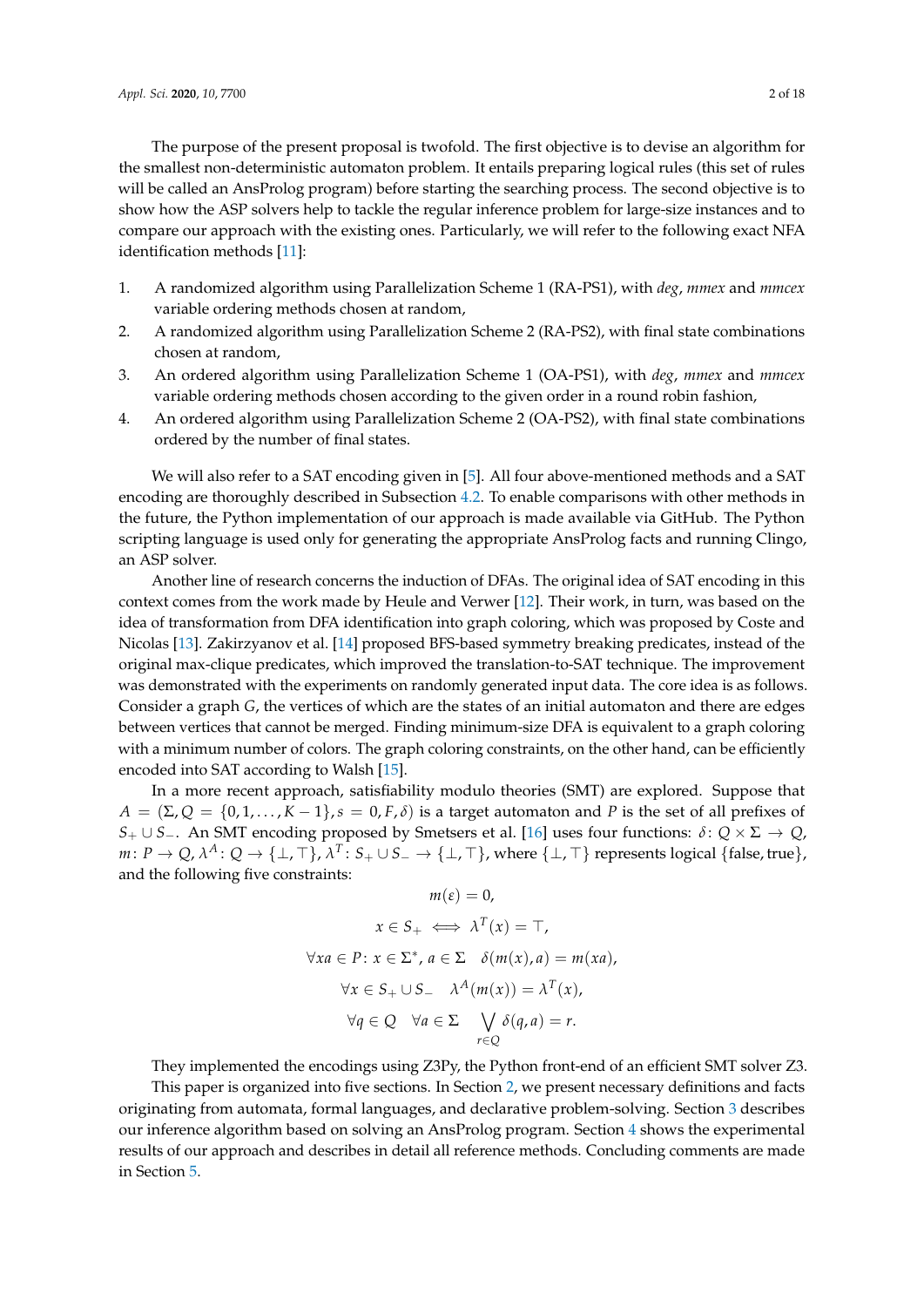#### <span id="page-2-0"></span>**2. Preliminaries**

We assume the reader to be familiar with basic regular language and automata theory, for example, from [\[17\]](#page-16-13), so that we introduce only some notations and notions used later in the paper.

#### *2.1. Words and Languages*

An *alphabet* Σ is a finite, non-empty set of symbols. A *word w* is a finite sequence of symbols chosen from an alphabet. The length of word *w* is denoted by |*w*|. The *empty word ε* is the word with zero length. Let *x* and *y* be words. Then *xy* denotes the *concatenation* of *x* and *y*, that is, the word formed by making a copy of *x* and following it by a copy of *y*. As usual, Σ <sup>∗</sup> denotes the set of words over Σ. A word *w* is called a *prefix* of a word *u* if there is a word *x* such that *u* = *wx*. It is a *proper* prefix if  $x \neq \varepsilon$ . A set of words taken from some  $\Sigma^*$ , where  $\Sigma$  is a particular alphabet, is called a *language*.

A *sample S* is an ordered pair *S* = (*S*+, *S*−) where *S*+, *S*− are finite languages with an empty intersection (i.e., having no common word). *S*+ is called the *positive part of S* (*examples*), and *S*− the *negative part of S* (*counter-examples*).

#### *2.2. Non-Deterministic Finite Automata*

A *non-deterministic finite automaton* (NFA) is a five-tuple  $A = (\Sigma, Q, s, F, \delta)$  where  $\Sigma$  is an alphabet, *Q* is a finite set of states,  $s \in Q$  is the initial state,  $F \subseteq Q$  is a set of final states, and  $\delta$  is a relation from  $Q \times \Sigma$  to  $Q$ . Members of  $\delta$  are called *transitions*. A transition  $((q, a), r) \in \delta$  with  $q, r \in Q$  and *a* ∈ Σ, is usually written as *r* ∈  $\delta(q, a)$ . Relation  $\delta$  specifies the moves: the meaning of *r* ∈  $\delta(q, a)$  is that automaton *A* in the current state *q* reads *a* and can move to state *r*. If for given *q* and *a* there is no such *r* that  $((q, a), r) \in \delta$ , the automaton stops and we can assume it enters the rejecting state. Moving into a state that is not final is also regarded as rejecting but it may be just an intermediate state.

It is convenient to define  $\bar{\delta}$  as a relation from  $Q\times \Sigma^*$  to  $Q$  by the following recursion:  $((q,ya),r)\in \bar{\delta}$ if  $((q, y), p) \in \overline{\delta}$  and  $((p, a), r) \in \delta$ , where  $a \in \Sigma$ ,  $y \in \Sigma^*$ , and requiring  $((t, \varepsilon), t) \in \overline{\delta}$  for every state  $t \in Q$ . The *language accepted* by an automaton *A* is then

$$
L(A) = \{x \in \Sigma^* \mid \text{there is } q \in F \text{ such that } ((s, x), q) \in \overline{\delta}\}. \tag{1}
$$

Two automata are *equivalent* if they accept the same language.

Let  $A = (\Sigma, Q, s, F, \delta)$  be an NFA. Then we will say that  $x \in \Sigma^*$  is: (a) *recognized by accepting* (or *accepted*) if there is *q* ∈ *F* such that  $((s, x), q) \in \bar{\delta}$ , (b) *recognized by rejecting* if there is *q* ∈ *Q* − *F* such that  $((s, x), q) \in \overline{\delta}$ , and (c) *rejected* if it is not accepted.

### <span id="page-2-1"></span>*2.3. Answer Set Programming*

Let us shortly introduce the idea of answer set programming (ASP). The readers interested in the details of ASP, alternative definitions, and the formal specification of AnsProlog are referred to handbooks [\[18](#page-16-14)[–20\]](#page-17-0).

Let A be a set of *atoms*. A *rule* is of the form:

$$
a \leftarrow b_1, \ldots, b_k \sim c_1, \ldots, \sim c_m. \tag{2}
$$

where *a*, *b*<sub>i</sub>s, and *c*<sub>i</sub>s are atoms and  $k, m \ge 0$ . The *head* of the rule, *a*, may be absent. The part on the right of '←' is called the *body* of the rule. The symbol ∼ is called *default negation* and, by analogy to database systems, in logic programming it refers to the absence of information. Informally,  $a \leftarrow \ldots \sim b$ means: if . . . and there is no evidence for *b* then *a* should be included into a solution. A *program* Π is a finite set of rules.

Let *R* be the set of rules of the form: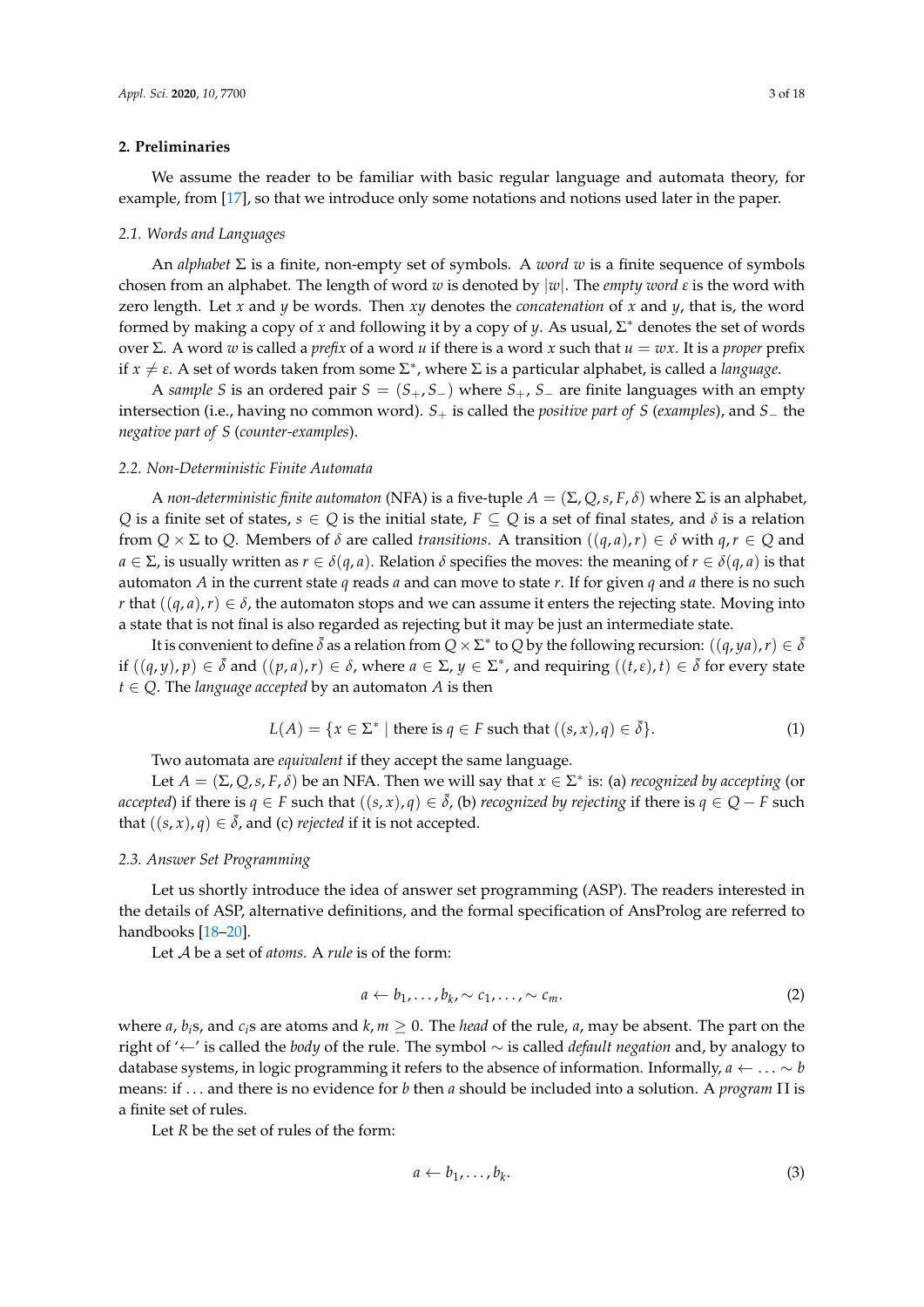and A be a set of atoms occurring in *R*. The *model* of a set *R* of rules without negated atoms is a subset *M*  $\subseteq$  *A* which fulfills the following conditions:

- 1. if  $a \leftarrow$  . is in *R*, then  $a \in M$ ;
- 2. if  $\leftarrow b_1, \ldots, b_k$  is in R, then at least one  $b_i$  ( $1 \le i \le k$ ) is in  $\mathcal{A} M$ ; for  $k = 0$  (i.e., the head and the body of a rule  $r \in R$  are simultaneously absent) this condition does not hold, so no model exists;
- 3. for rules  $a \leftarrow b_1, \ldots, b_k$  with non-empty head and  $k > 0, b_1, \ldots, b_k \in M$  implies  $a \in M$ .

Alternatively, if all atoms were treated as Boolean variables (i.e., presence is true, absence is false), *M* would be the model of an *R* exactly when all rules (i.e., clauses) are satisfied.

The semantics of a program is defined by an answer set as follows. The *reduct* Π*<sup>X</sup>* of a program Π relative to a set *X* of atoms is defined by

$$
\Pi^X = \{a \leftarrow b_1, \ldots, b_k, \mid a \leftarrow b_1, \ldots, b_k, \sim c_1, \ldots, \sim c_m \in \Pi \text{ and } \{c_1, \ldots, c_m\} \cap X = \emptyset\}.
$$
 (4)

The  $\subseteq$ -smallest model of  $\Pi^X$  is denoted by  $Cn(\Pi^X)$ . A set *X* of atoms is an *answer set* of  $\Pi$  if  $X = \text{Cn}(\Pi^X).$ 

For the sake of simplicity, AnsProlog programs are written using variables (by convention, variables start with uppercase letters). Such programs are then grounded, i.e., transformed to programs with no variables, by applying a Herbrand substitution. Note, however, that clever grounding discards rules that are redundant, i.e., that can never apply, because some atoms in their bodies have no possibility to be derived [\[19\]](#page-16-15). For example, the program:

 $ell(a) \leftarrow$ .  $ell(b) \leftarrow$ .  $equal(L, L) \leftarrow el(L).$ *neq*( $L$ ,  $Y$ ) ←  $el(L)$ ,  $el(Y)$ , ∼*equal*( $L$ ,  $Y$ ).

can be transformed to Π:

 $ell(a) \leftarrow$ .  $ell(b) \leftarrow$ .  $equal(a, a) \leftarrow el(a).$  $equal(b, b) \leftarrow el(b).$ *neq*(*a*, *a*) ← *el*(*a*), *el*(*a*), ∼*equal*(*a*, *a*). *neq*(*a*, *b*) ← *el*(*a*), *el*(*b*), ∼*equal*(*a*, *b*). *neq*(*b*, *a*) ← *el*(*b*), *el*(*a*), ∼*equal*(*b*, *a*). *neq*(*b*, *b*) ← *el*(*b*), *el*(*b*), ∼*equal*(*b*, *b*).

which has a single answer set:  $X = \{equal(a,a), equal(b,b), el(a), el(b), neg(b,a), neg(a,b)\}.$  A reduct Π*<sup>X</sup>* becomes:

 $ell(a) \leftarrow$ .  $ell(b) \leftarrow$ .  $equal(a, a) \leftarrow el(a).$  $equal(b, b) \leftarrow el(b).$  $neq(a, b) \leftarrow el(a), el(b).$  $neq(b, a) \leftarrow el(b), el(a).$ 

Its minimal model  $Cn(\Pi^X)$  is just *X*. In other words, a set *X* of atoms is an answer set of a logic program Π if: (i) *X* is a classical model of Π and (ii) all atoms in *X* are justified by some rule in Π.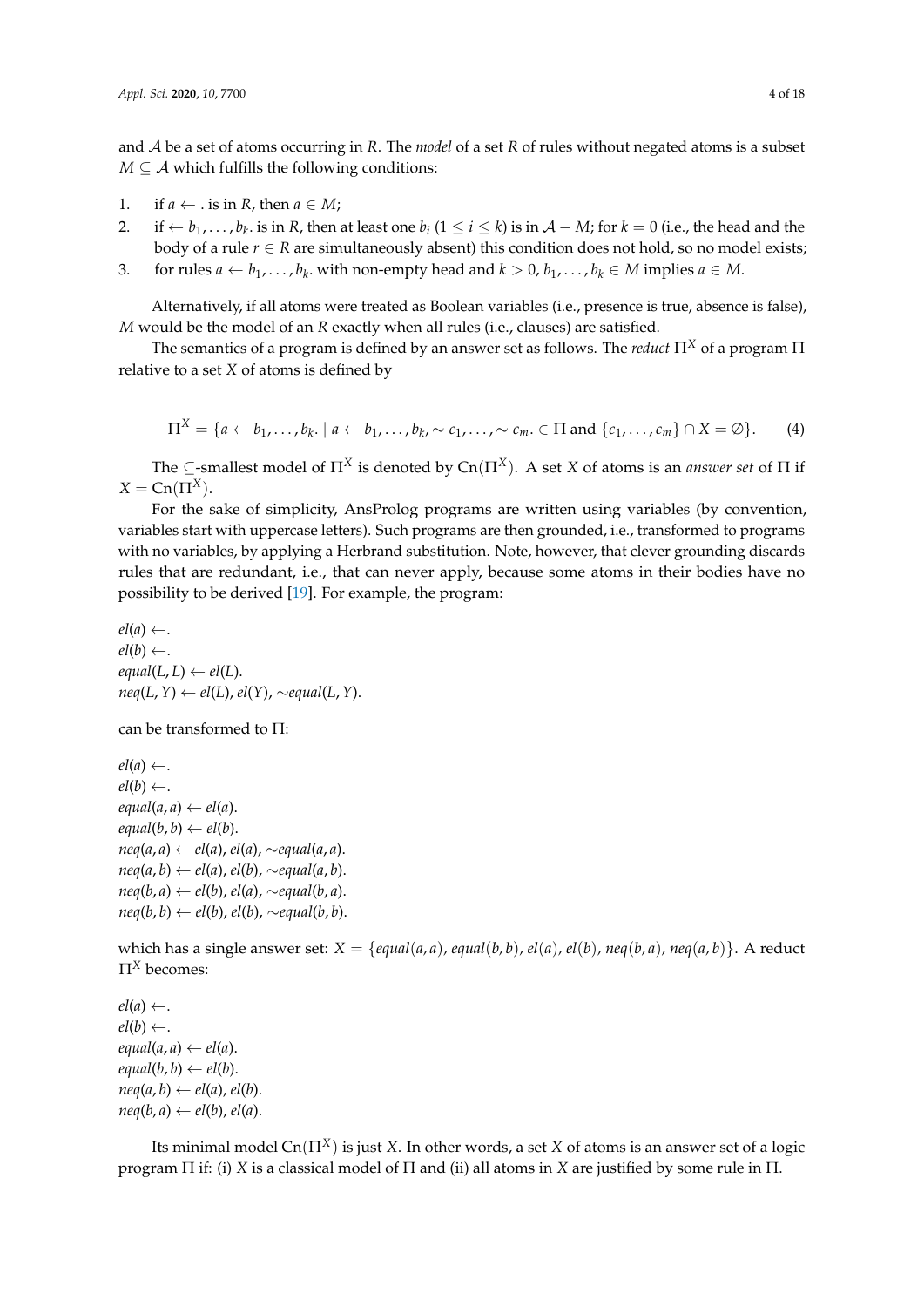Recently, Answer Set Programming has emerged as a declarative problem-solving paradigm. This particular way of programming in AnsProlog is well-suited for modeling and solving problems that involve common sense reasoning. It has been fruitfully used in a range of applications.

Early ASP solvers used backtracking to find solutions. With the evolution of Boolean SAT solvers, several ASP solvers were built on top them. The approach taken by these solvers was to convert the ASP formula into SAT propositions, apply the SAT solver, and then convert the solutions back to ASP form. Newer systems, such as Clasp (which is a part of the Clingo solver, [https://potassco.org/clasp/\)](https://potassco.org/clasp/), take advantage of the conflict-driven algorithms inspired by SAT, without the complete conversion into a Boolean-logic form. These approaches improve the performance significantly, often by an order of magnitude, over earlier backtracking algorithms [\[21\]](#page-17-1).

## <span id="page-4-0"></span>**3. Proposed Encoding for the Induction of NFA**

Our translation reduces NFA identification into an AnsProlog program. Suppose we are given a sample *S* over an alphabet Σ, and a positive integer *k*. We want to find a *k*-state NFA  $A = (\Sigma, \{q_0, q_1, \ldots, q_{k-1}\}, q_0, F, \delta)$  such that every  $w \in S_+$  is recognized by accepting and every *w* ∈ *S*<sup>−</sup> is recognized by rejecting. The parameter *k* can be regarded as the degree of data generalization. The smallest *k*, say *k*0, for which our logic program has an answer set, will give the most general automaton. As *k* increases, we obtain a set of nested languages, the largest for *k*<sup>0</sup> and the smallest for some  $k_m \geq k_0$ . Usually, the running time for  $k > k_0$  is shorter than for  $k_0$ .

Let Pref(*S*) be the set of all prefixes of *S*<sup>+</sup> ∪ *S*−. The relationship between an automaton *A* and a sample *S* in terms of ASP is constrained as shown below in seven groups of rules. In rules [\(5\)](#page-4-1)–[\(24\)](#page-5-0) the following convention for naming variables is used: *P* stands for a prefix, *N* stands for a number (state index), *I*, *J*, and *M* also represent state indexes, *C* stands for a character (the element of alphabet), *W* stands for word (which is also a prefix), *U* represents another prefix.

1. We have the following domain specification, i.e., our AnsProlog facts.

<span id="page-4-2"></span><span id="page-4-1"></span>
$$
q(i) \leftarrow . \quad \text{for all } i \in \{0, 1, \dots, k-1\}.
$$

 $symbol(a) \leftarrow$  . for all  $a \in \Sigma$ . (6)

$$
prefix(p) \leftarrow . \quad \text{for all } p \in Pref(S). \tag{7}
$$

<span id="page-4-3"></span> $positive(s) \leftarrow .$  for all  $s \in S_+$ . (8)

$$
negative(s) \leftarrow . \quad \text{for all } s \in S_-.
$$
 (9)

$$
join(u, a, v) \leftarrow
$$
. for all  $u, v \in Pref(S)$  and  $a \in \Sigma$  such that  $ua = v$ . (10)

Facts [\(5\)](#page-4-1) and [\(6\)](#page-4-2) define the set of states *Q* and the input alphabet Σ, while facts [\(7\)](#page-4-3)–[\(9\)](#page-4-4) describe the input sample. In particular, they define the prefixes as well as words to be recognized by accepting and rejecting, respectively.

Finally, fact [\(10\)](#page-4-5) defines the concatenation operation, which given prefix  $u \in \text{Pref}(S)$  and symbol  $a \in \Sigma$  produces prefix  $v \in \text{Pref}(S)$ .

2. The next rules ensure that in an automaton *A* every prefix goes to at least one state and every state is final or not.

<span id="page-4-7"></span><span id="page-4-6"></span><span id="page-4-5"></span><span id="page-4-4"></span>
$$
x(P, N) \leftarrow prefix(P), q(N), \sim not\_x(P, N). \tag{11}
$$

$$
not_x(P, N) \leftarrow prefix(P), q(N), \sim x(P, N). \tag{12}
$$

 $has\_state(P) \leftarrow prefix(P), q(N), x(P, N).$  (13)

<span id="page-4-11"></span><span id="page-4-10"></span><span id="page-4-9"></span><span id="page-4-8"></span>
$$
\leftarrow prefix(P), \sim has\_state(P). \tag{14}
$$

$$
final(N) \leftarrow q(N), \sim not\_final(N). \tag{15}
$$

$$
not\_final(N) \leftarrow q(N), \sim final(N). \tag{16}
$$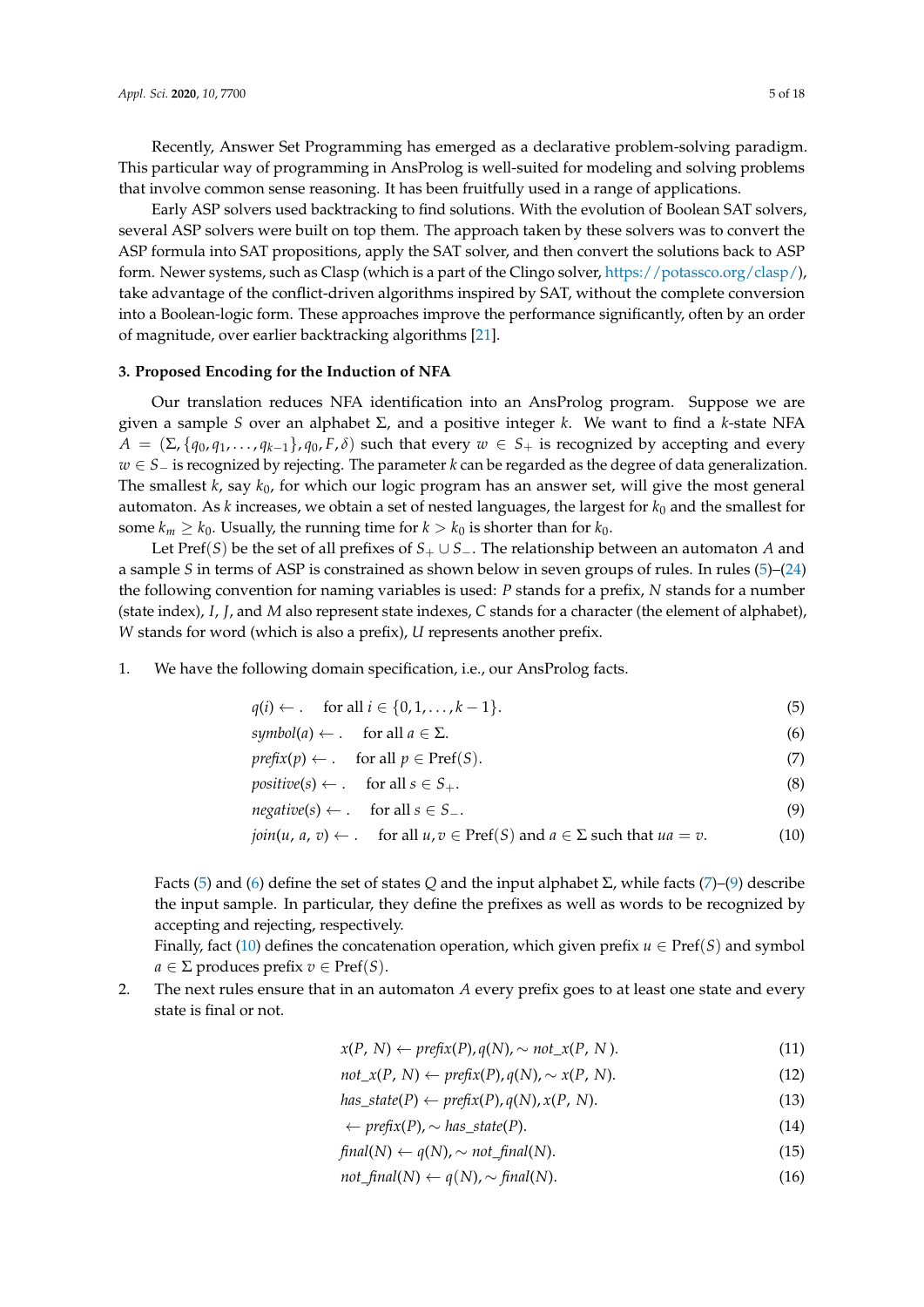Rules [\(11\)](#page-4-6) and [\(12\)](#page-4-7) describe the reachability of states  $q \in Q$  by prefixes  $p \in \text{Pref}(S)$ . State *q* is *reachable* by prefix *p iff* the prefix can be read by following a series of transitions from state  $q_0$  to state *q* (this series of transitions builds a *path* for prefix *p*). The unreachable states are described by the default negation rule *not\_x*. Clearly, for every prefix  $p \in Pref(S)$  and every state  $q \in Q$ , either [\(11\)](#page-4-6) or [\(12\)](#page-4-7) holds. Here *P* (a prefix) and *N* (a number, state index) are variables, which means that during the grounding they will be substituted for, respectively, every  $p \in \text{Pref}(S)$  because of the atom *prefix*(*P*) in the body of the rule and for every  $i \in \{0, 1, \ldots, k-1\}$  because of the atom *q*(*N*) in the body of the rule. Notice that for every *p* ∈ Pref(*S*) we already have fact *prefix*(*p*) and for every  $i \in \{0, 1, \ldots, k - 1\}$  we already have fact  $q(i)$ , which are the sources of this substitution. Rules [\(13\)](#page-4-8) and [\(14\)](#page-4-9) declare that for every prefix  $p \in \text{Pref}(S)$  there has to be some reachable state *q* ∈ *Q*. These rules follow from the fact that the members of sets *S*<sub>+</sub> and *S*<sub>−</sub> have to be recognized by accepting or rejecting, respectively. In other words, for each *w* ∈ (*S*<sup>+</sup> ∪ *S*−) there has to be at least one path in the inferred NFA.

Finally, rules [\(15\)](#page-4-10) and [\(16\)](#page-4-11) ensure that each state  $q \in Q$  is either accepting (final) or rejecting (not final). Such rules as the pair  $(15)$  and  $(16)$  are recommended in ASP textbooks to specify that each element either is/has something or is/has not (refer for example to Chapter 4 of Chitta Baral's [\[18\]](#page-16-14)).

3. For encoding transitions we will use predicates *delta*.

$$
delta(I, C, J) \leftarrow q(I), symbol(C), q(J), \sim not\_delta(I, C, J).
$$
\n
$$
(17)
$$

$$
not\_delta(I, C, J) \leftarrow q(I), symbol(C), q(J), \sim delta(I, C, J).
$$
 (18)

Rule [\(17\)](#page-5-1) says that if there exists a transition between a pair of states  $q_i, q_j \in Q$ , marked with a symbol  $c \in \Sigma$  then  $delta(I, C, J)$  is in the model. Otherwise, the default negation rule *not\_delta* applies (rule [\(18\)](#page-5-2)).

4. Without sacrificing the generality, we can assume that  $q_0$  is the initial state.

<span id="page-5-4"></span><span id="page-5-3"></span><span id="page-5-2"></span><span id="page-5-1"></span>
$$
\leftarrow \sim x(\varepsilon, 0). \tag{19}
$$

<span id="page-5-5"></span>
$$
\leftarrow x(\varepsilon, N), q(N), N \neq 0. \tag{20}
$$

Rules [\(19\)](#page-5-3) and [\(20\)](#page-5-4) mean that only state  $q_0$  is reachable by the empty word  $\varepsilon$ .

5. Every counter-example has to be recognized by rejecting.

$$
\leftarrow q(N), x(W, N), final(N), negative(W). \tag{21}
$$

Recall that for the headless rules at least one predicate present in the body of the rule cannot be satisfied. Hence, rule [\(21\)](#page-5-5) means that there is no final state that is reachable by any word  $w \in S_$ .

6. Every example has to be recognized by accepting. In this rule we used an extension syntax of ASP—a choice construction. Here, it means that the number of final states,  $q_n$ , for which  $((q_0, W), q_n) \in \bar{\delta}$  cannot be equal to 0 for any example *w*.

<span id="page-5-6"></span><span id="page-5-0"></span>
$$
\leftarrow positive(W), \{final(N): q(N), x(W, N)\} = 0.
$$
\n(22)

7. Finally, there are mutual constraints between *x* and *delta* predicates.

$$
x(W, M) \leftarrow q(I), q(M), join(U, C, W), x(U, I), delta(I, C, M).
$$
\n
$$
(23)
$$

$$
\leftarrow \text{join}(U, C, W), q(N), x(W, N), \{ \text{delta}(J, C, N) : q(J), x(U, J) \} = 0. \tag{24}
$$

Rule [\(23\)](#page-5-6) says that for some state *r* that is reachable by word  $w = uc$ , there exists some state  $q_i$ reachable by word *u* and there is a transition between states *q<sup>i</sup>* and *q<sup>m</sup>* with symbol *c*.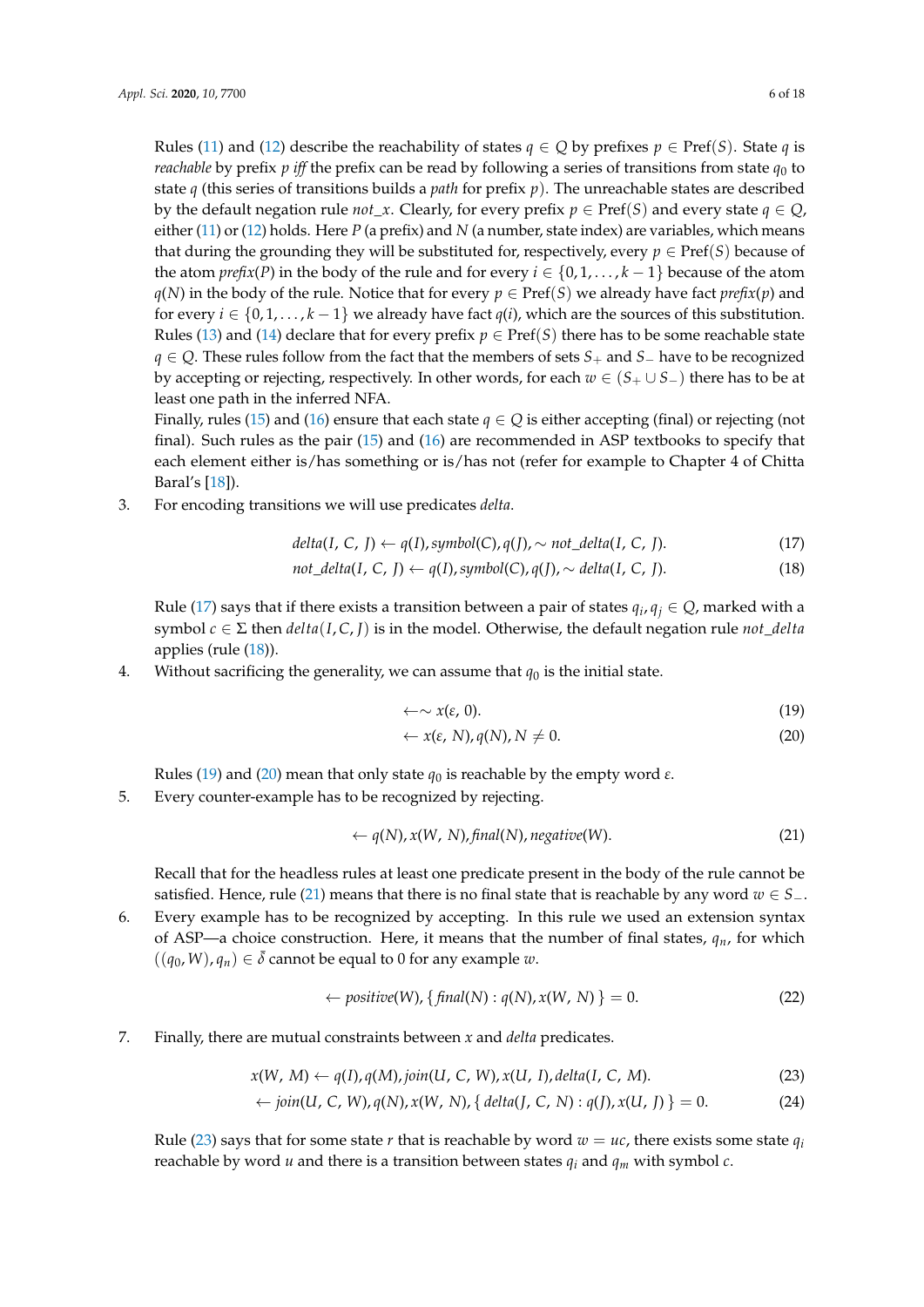Similarly, rule [\(24\)](#page-5-0) says that if there is a word  $w = uc$  leading to some state  $q_i \in Q$ , then the number of transitions with symbol *c* outgoing from a state reachable by word *u* cannot be zero.

<span id="page-6-2"></span>**Example 1.** Let us see an example. Suppose we are given  $S_+ = \{abc, c\}$ ,  $S_- = \{a, ab\}$ , and  $k = 2$ . Rules [\(5\)](#page-4-1) *to [\(10\)](#page-4-5) concretize into:*

```
q(0) \leftarrow. q(1) \leftarrow.
symbol(c) \leftarrow . \quad symbol(a) \leftarrow . \quad symbol(b) \leftarrow . \quad symbol(c) \leftarrow .\text{prefix}(ε) \leftarrow \text{.} \quad \text{prefix}(a) \leftarrow \text{.} \quad \text{prefix}(ab) \leftarrow \text{.} \quad \text{prefix}(c) \leftarrow \text{.} \quad \text{prefix}(abc) \leftarrow \text{.}positive(c) \leftarrow. positive(abc) \leftarrow.
negative(a) \leftarrow . \quad negative(ab) \leftarrow .\phijoin(ε, a, a) ← . join(ε, c, c) ← . join(a, b, ab) ← . join(ab, c, abc) ← .
```
*Rules* [\(11\)](#page-4-6) *to* [\(24\)](#page-5-0) always remain unchanged. This program has an answer set  $\{q(0), \ldots, \text{delta}(1, b, 1)\}$ *final(0)*}*. In order to construct an associated NFA it is enough to take all final and delta predicates, which define, respectively, final states and transitions of the resultant automaton. So we have obtained an NFA depicted in Figure [1.](#page-6-1)*

<span id="page-6-1"></span>Additionally, in Appendix [A](#page-12-1) there is a description of how answer sets are determined. In Appendix [B](#page-13-0) a larger illustration is given.



**Figure 1.** An inferred non-deterministic finite automaton (NFA).

## <span id="page-6-0"></span>**4. Experimental Results**

In this section, we describe some experiments comparing the performance of our approach (the program can be found at [https://gitlab.com/wojtek3dan/asp4nfa\)](https://gitlab.com/wojtek3dan/asp4nfa) with the methods mentioned in the introductory section and described in more detail in Subsection [4.2.](#page-8-0) We used an ASP solver, Clingo, which can be executed sequentially or in parallel [\[22\]](#page-17-2). While comparing our approach with RA-PS1, RA-PS2, OA-PS1, and OA-PS2, all programs ran on an 8-core processor. ASP vs. SAT comparison was performed using a single core. For these experiments, we used a set of 40 samples (the samples can be found at [https://gitlab.com/wojtek3dan/asp4nfa/-/tree/master/samples\)](https://gitlab.com/wojtek3dan/asp4nfa/-/tree/master/samples) based on randomly generated regular expressions.

## *4.1. Benchmarks*

As far as we know, all standard benchmarks are too hard to be solved by pure exact algorithms. Thus, we generated problem instances using our own algorithm. This algorithm builds a set of words with the following parameters: size  $|E|$  of a regular expression to be generated, alphabet size |Σ|, the number |*S*| of words actually generated and their minimum, *d*min, and maximum, *d*max, lengths. The algorithm is arranged as follows. First, construct a random regular expression *E*. Next, obtain corresponding minimum-state DFA *M*. Then, as long as a sample *S* is not symmetrically structurally complete (refer to Chapter 6 of [\[3\]](#page-16-16) for the formal definition of this concept) with respect to *M*, repeat the following steps: (a) using the Xeger library [\(https://pypi.org/project/xeger/\)](https://pypi.org/project/xeger/) for generating random strings from a regular expression, get two words *u* and *w*; (b) truncate as few symbols from the end of  $w$  as possible in order to obtain a counter-example  $\bar{w}$ ; if it succeeds, add  $u$  to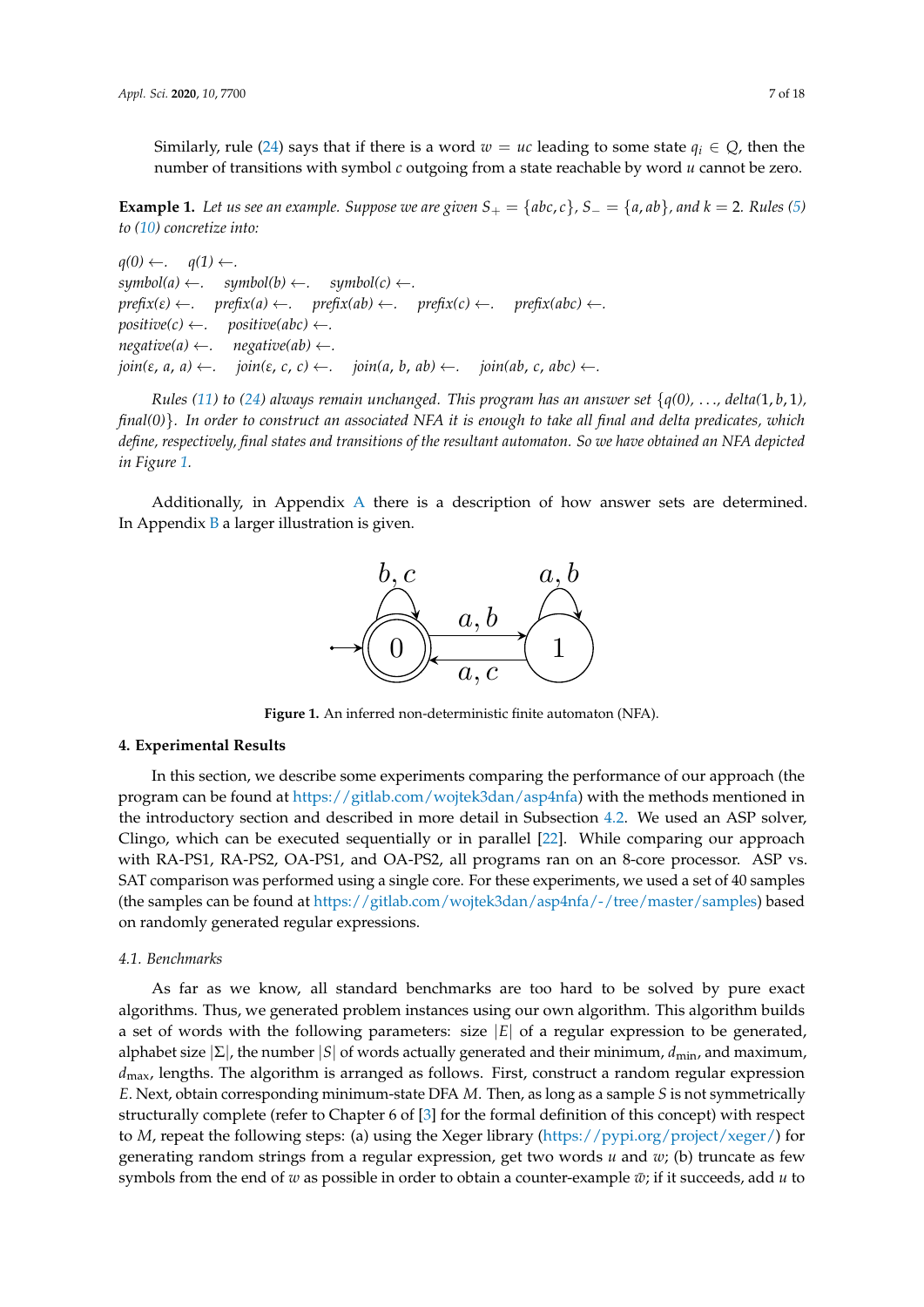*S*<sub>+</sub> and  $\bar{w}$  to *S*−. Finally, accept *S* = (*S*<sub>+</sub>, *S*−) as a valid sample if it is not too small, too large or highly imbalanced. In order to ensure that these conditions are fulfilled, the equations  $|S_+| \geq 8$ ,  $|S_-| \geq 8$ , and  $|S_+| + |S_-| \leq 1000$  hold for all our samples. In generating a random word from a regex or from an automaton we encounter a problem with, respectively, star operator and self-loops. Theoretically, there are infinitely many words matched to these fragments, so we have to bound the number of repetitions. We set this parameter to four.

In this manner we produced 40 sets with:  $|E| \in [27, 46]$ ,  $|\Sigma| \in \{2, 4, 6, 8\}$ ,  $|S| \in [27, 958]$ ,  $d_{\min} = 0$ , and  $d_{\text{max}} = 305$ . The file names with samples have the form 'a $|\Sigma|$ words $|E|$ .txt'. To give the reader a hint on the variability of the resulting automata, we show in Table [1](#page-7-0) the numbers of states and transitions in each of the 40 NFAs found using our approach. We show there also the size of *M* and the size of minimal DFA *D* compatible with sample data. Example solutions from each group of problems, defined by the size of the input alphabet  $|\Sigma|$  are also shown in Figure [2.](#page-8-1)

<span id="page-7-0"></span>**Table 1.** Sizes of NFAs found by the answer set programming (ASP) solver  $(k_0)$ —number of states, *t*—number of transitions, |*M*|—number of states in deterministic finite automaton (DFA) *M*, |*D*|—number of states in minimal DFA *D* compatible with sample data).

| Problem   | $k_0$          | t  | M  | $\vert D \vert$ | Problem   | $k_0$          | t  | M  | $\left\vert D\right\vert$ |
|-----------|----------------|----|----|-----------------|-----------|----------------|----|----|---------------------------|
| a2words27 | 8              | 32 | 20 | 15              | a6words27 | 3              | 23 | 9  | 3                         |
| a2words28 | 3              | 6  | 7  | 3               | a6words28 | 4              | 50 | 15 | 4                         |
| a2words29 | 5              | 22 | 10 | 6               | a6words29 | 3              | 24 | 6  | 3                         |
| a2words30 | 3              | 7  | 6  | 3               | a6words30 | $\overline{2}$ | 14 | 8  | $\overline{2}$            |
| a2words31 | 6              | 13 | 12 | 7               | a6words31 | $\overline{2}$ | 19 | 11 | $\overline{2}$            |
| a2words32 | 5              | 10 | 10 | 5               | a6words32 | $\overline{2}$ | 11 | 6  | $\overline{2}$            |
| a2words33 | 7              | 19 | 17 | 8               | a6words33 | 7              | 97 | 17 | 10                        |
| a2words34 | 4              | 13 | 6  | 5               | a6words34 | 5              | 58 | 16 | 6                         |
| a2words35 | 3              | 6  | 6  | 3               | a6words35 | $\overline{2}$ | 14 | 6  | $\overline{2}$            |
| a2words36 | 5              | 23 | 9  | 8               | a6words36 | 4              | 41 | 15 | 5                         |
| a4words27 | 4              | 32 | 10 | 4               | a8words37 | $\overline{2}$ | 19 | 8  | 3                         |
| a4words28 | 3              | 16 | 14 | 3               | a8words38 | 3              | 34 | 6  | 3                         |
| a4words29 | 5              | 34 | 6  | 6               | a8words39 | $\overline{2}$ | 27 | 11 | $\overline{2}$            |
| a4words30 | 3              | 15 | 7  | 4               | a8words40 | 3              | 30 | 13 | 3                         |
| a4words31 | 4              | 23 | 12 | 4               | a8words41 | 5              | 79 | 11 | 6                         |
| a4words32 | 3              | 18 | 6  | 3               | a8words42 | 4              | 65 | 21 | 5                         |
| a4words33 | 4              | 24 | 12 | 4               | a8words43 | 4              | 60 | 15 | 4                         |
| a4words34 | 4              | 21 | 16 | 4               | a8words44 | 2              | 23 | 7  | 2                         |
| a4words35 | 4              | 28 | 23 | 4               | a8words45 | 5              | 66 | 15 | 7                         |
| a4words36 | $\overline{2}$ | 9  | 5  | 3               | a8words46 | 3              | 27 | 9  | 3                         |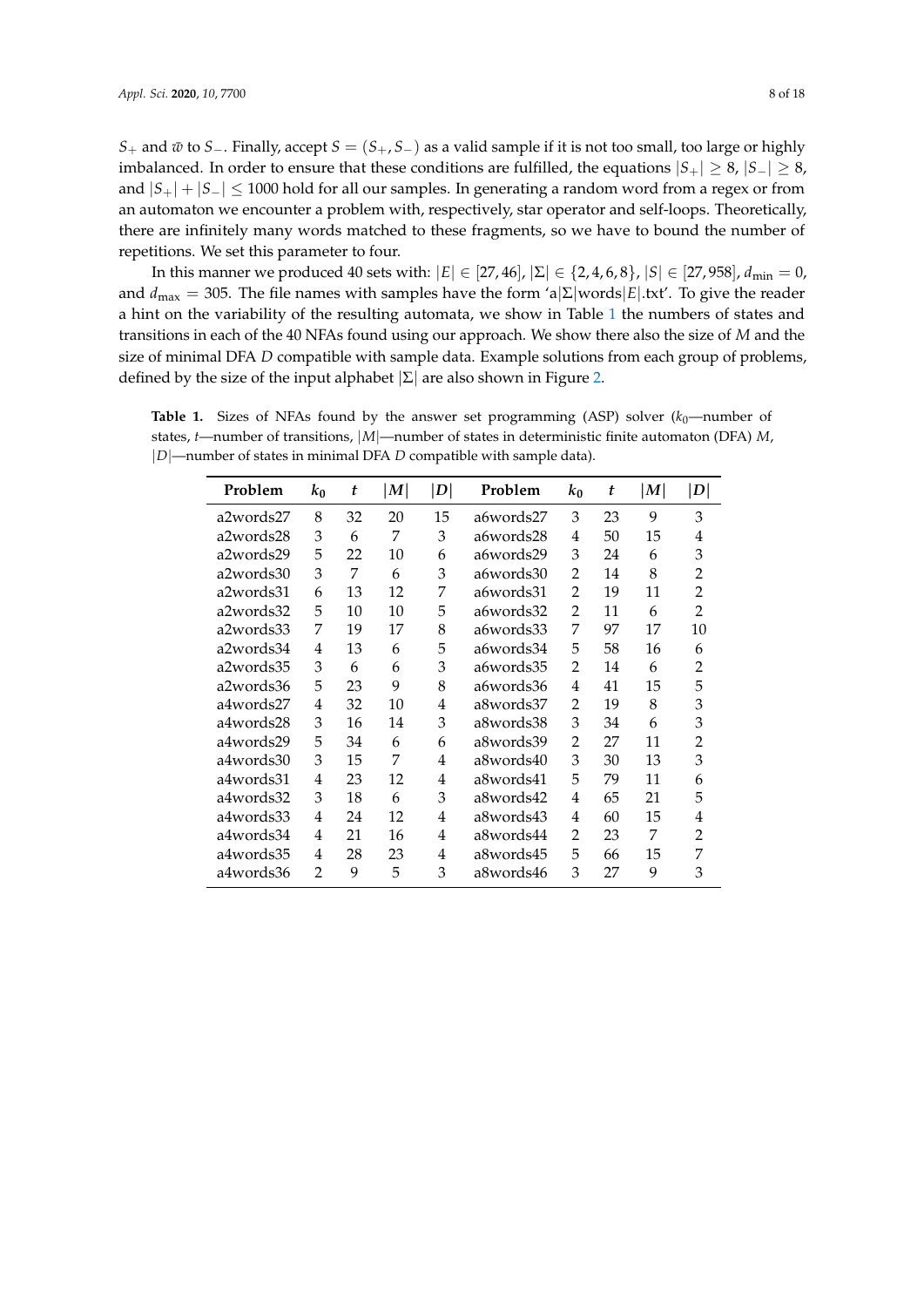<span id="page-8-1"></span>

**Figure 2.** Example solutions found by the ASP solver for problems a2words33, a4words28, a6words31, and a8words37. (**a**) Problem a2words33; (**b**) Problem a4words28; (**c**) Problem a6words31; (**d**) Problem a8words37.

#### <span id="page-8-0"></span>*4.2. Compared Algorithms*

As already mentioned, our algorithm was compared with a SAT-based algorithm and several exact parallel algorithms. To make the paper self-contained let us briefly describe these algorithms.

The SAT-based algorithm defines three types of binary variables,  $x_{wa}$ ,  $y_{a\mu q}$ , and  $z_q$ , for  $w \in \text{Pref}(S)$ ,  $a \in \Sigma$ ,  $p, q \in Q$ . Variable  $x_{wq} = 1$  *iff* state *q* is reachable by prefix *w*, otherwise  $x_{wq} = 0$ . Variable  $y_{apq} = 1$ *iff* there exists a transition from state *p* to state *q* with symbol *a*, otherwise  $y_{apq} = 0$ . Finally,  $z_q = 1$  *iff* state *q* is final, and  $z_q = 0$  otherwise. The constraints involving these variables are as follows:

1. All examples have to be accepted, while none of the counter-examples should be, which is described by

<span id="page-8-2"></span>
$$
\forall_{w \in S_+ - \{\varepsilon\}} \sum_{q \in Q} x_{wq} z_q \ge 1,\tag{25}
$$

$$
\forall_{w \in S_{-} - \{\varepsilon\}} \sum_{q \in Q} x_{wq} z_q = 0. \tag{26}
$$

2. All prefixes  $w = a$ ,  $w \in \text{Pref}(S)$ ,  $a \in \Sigma$ , result from the transitions outgoing from state  $q_0$ 

$$
\forall_{w=a} x_{wq} - y_{aq_0q} = 0. \tag{27}
$$

3. For all states  $q \in Q$  reachable by prefixes  $w = va$ ,  $v, w \in \text{Pref}(S)$ ,  $a \in \Sigma$ , there has to be some state *r* reachable by prefix *v*, and there has to be an outgoing transition from *r* to *q* with symbol *a*. By symmetry, if there exists a path for prefix *v* ending in some state *r* and there exists a transition from *r* to *q* with symbol *a* then there exists a path to state *q* with prefix  $w = va$ . These conditions are expressed as

$$
\forall_{w=va} - x_{wq} + \sum_{r \in Q} x_{vr} y_{arq} \ge 0,
$$
\n(28)

<span id="page-8-3"></span>
$$
\forall_{q,r \in Q} x_{wq} - x_{vr} y_{arq} \ge 0. \tag{29}
$$

Additionally, it holds that  $z_{q_0} = 1$ , when  $\varepsilon \in S_+$ ,  $z_{q_0} = 0$ , when  $\varepsilon \in S_-$ , and  $z_{q_0}$  is not predefined when  $\varepsilon \notin (S_+ \cup S_-)$ . The solution to the presented problem formulation is sought by a SAT solver.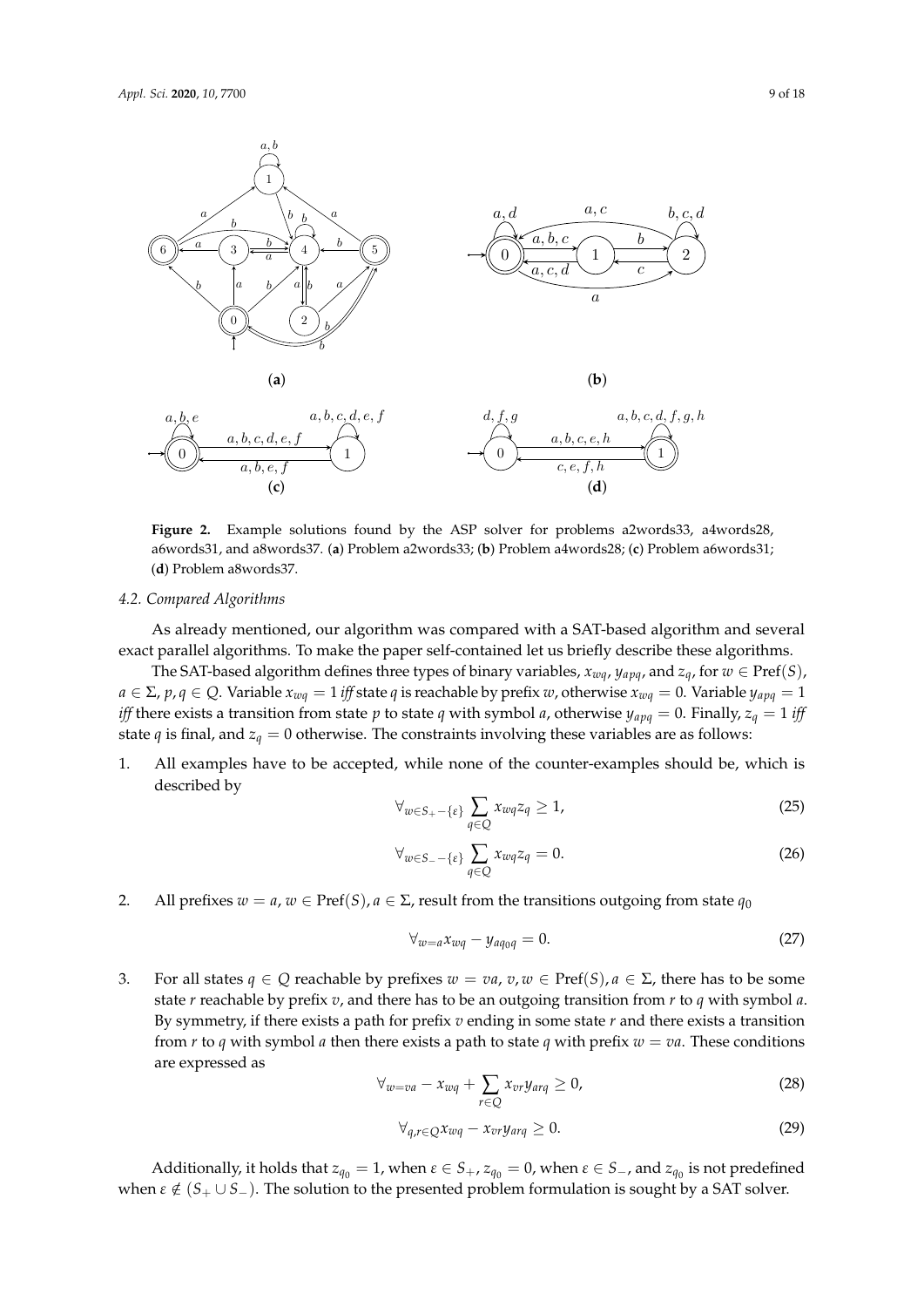<span id="page-9-0"></span>**Example 2.** *Let us consider Example [1](#page-6-2) again. In the SAT-based formulation we have the following variables*  $x_{aq_0}$ ,  $x_{aq_1}$ , ...,  $x_{abcq_1}$ ,  $y_{aq_0q_0}$ ,  $y_{aq_0q_1}$ , ...,  $y_{cq_1q_1}$ ,  $z_{q_0}$ , and  $z_{q_1}$ . Constraints [\(25\)](#page-8-2)–[\(29\)](#page-8-3) remain unchanged. A set *of assignments satisfying the constraints at hand is as follows:*  $x_{aq_1} = 1$ ,  $x_{abq_1} = 1$ ,  $x_{cq_0} = 1$ ,  $x_{abcq_0} = 1$ ,  $y_{aq_0q_1} = 1$ ,  $y_{bq_1q_1} = 1$ ,  $y_{cq_0q_0} = 1$ ,  $y_{cq_1q_0} = 1$ ,  $z_{q_0} = 1$ . All remaining variables are zeros. The resulting NFA *is shown in Figure [3.](#page-9-0) Note that even though the set of transitions in Figure [3](#page-9-0) is smaller than in Figure [1](#page-6-1) both solutions are valid.*



**Figure 3.** An inferred NFA.

Identification of a *k*-state NFA by means of the exact algorithms RA-PS1, RA-PS2, OA-PS1, and OA-PS2 is based on the SAT formulation given before. Assuming *k* is fixed we only need to determine the set of final states *F* and the transition function *δ*. Let us recall that a set of final states is *feasible iff* the following conditions are satisfied: (i)  $F \neq \emptyset$ , (ii)  $q_0 \in F$ , if  $\varepsilon \in S_+$ , (iii)  $q_0 \notin F$ , if *ε* ∈ *S*−. Clearly, an NFA without final states cannot accept any word, and if the empty word *ε* is in *S*<sup>+</sup> (resp. *S*−) the initial state *q*<sup>0</sup> has to be final (resp. not final). Since every feasible set *F* may lead to an NFA consistent with the sample *S* (as the NFAs need not be unique), we distribute the different sets *F* among processes and try to identify the  $\delta$  function by means of a backtracking algorithm.

While searching for the values of *yapq* variables, we apply different search orders. This is so, because there is no universal ordering method assuring fast convergence to the solution. The orderings used in the analyzed algorithms are *deg*, *mmex*, and *mmcex*. The *deg* ordering is a static ordering method based on a variable degree, i.e., the number of constraints the variables are involved in. The ordering does not change as the algorithm progresses. The *mmex* and *mmcex* orderings change dynamically while the algorithm runs. They aim at satisfying first the equations related to examples, or counter-examples, respectively.

The Parallelization Scheme 1 (PS1) maximizes the number of sets *F* processed simultaneously. If the number of available processes is greater than the number of sets *F* to be analyzed, we assign multiple variable orderings (VOs) to each set. In the RA-PS1 algorithm this assignment is performed randomly, while in the OA-PS1 algorithm, the *deg*, *mmex*, and *mmcex* methods are ordered by their complexity and chosen in a round robin fashion.

The Parallelization Scheme 2 (PS2) maximizes the number of variable orderings applied to the same set *F*. This way we shorten the time needed to obtain an answer whether an NFA exists for the given set *F*. If the number of available processes is smaller than the product of the number of sets *F* and the number of variable orderings used, we need to choose the sets *F* to be processed first. In the RA-PS2 algorithm we choose them at random, while in the OA-RS2 algorithm, we analyze first the sets for which the size of *F* is smaller.

**Example 3.** Let us consider the problem given in Example [1.](#page-6-2) Since  $k = 2$  and  $\varepsilon \notin (S_+ \cup S_-)$ , the following *sets F can be defined:*  $F_1 = \{q_0\}$ *,*  $F_2 = \{q_1\}$ *, and*  $F_3 = \{q_0, q_1\}$ *. Let us also assume that we can use the three*  $V$ Os discussed before. Finally, let the number of processes  $p=3$  (denoted by  $p_i$ , for  $i=0,1,2$ ). We can have the *following example configurations of algorithms RA-PS1, RA-PS2, OA-PS1, OA-PS2:*

*1. Algorithm RA-PS1—process p*<sup>0</sup> *gets* (*F*1, *VO*3)*; process p*<sup>1</sup> *gets* (*F*2, *VO*2)*; process p*<sup>2</sup> *gets* (*F*3, *VO*3)*. Each process uses a single VO to analyze one of the possible sets*  $F_i$ *,*  $i=1,2,3$ *. There is no guarantee that all VOs are used at least once.*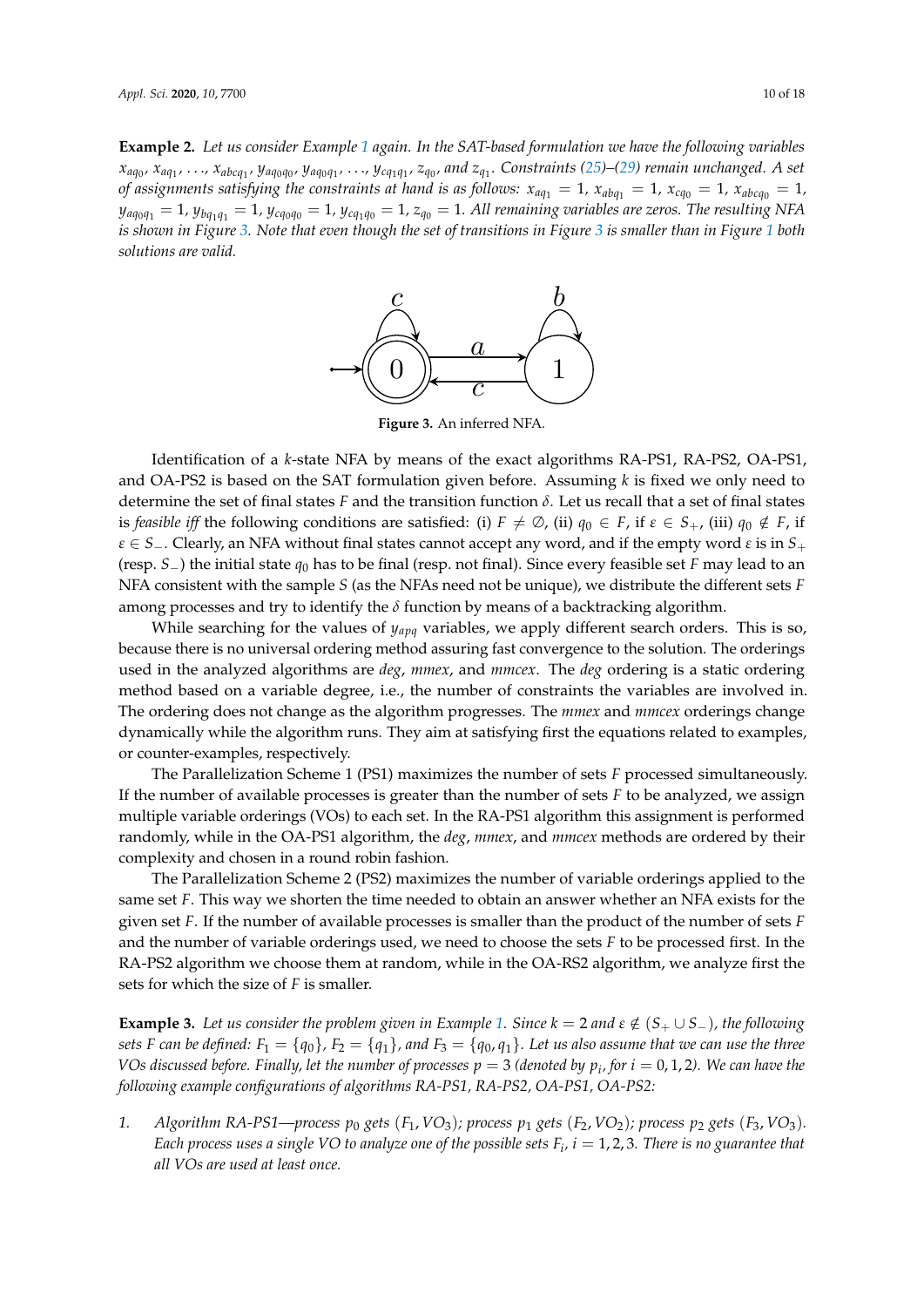- *2. Algorithm RA-PS2—process p*<sup>0</sup> *gets* (*F*2, *VO*1)*; process p*<sup>1</sup> *gets* (*F*2, *VO*2)*; process p*<sup>2</sup> *gets* (*F*2, *VO*3)*. Each process uses a different VO to analyze just one set F at a time (chosen randomly). If there is no solution for set F*2*, we need to repeat the above assignments but this time for the set F*<sup>1</sup> *or F*<sup>3</sup> *(again chosen randomly). We repeat the above procedure until the solution is found.*
- 3. *Algorithm OA-PS1—process*  $p_0$  *gets*  $(F_1, VO_1)$ *; process*  $p_1$  *gets*  $(F_2, VO_2)$ *; process*  $p_2$  *gets*  $(F_3, VO_3)$ *. Each process uses a single VO to analyze one of the possible sets*  $F_i$ *,*  $i=1,2,3$ *, but this time the VOs are assigned according to a predefined order.*
- *4. Algorithm OA-PS2—process p*<sup>0</sup> *gets* (*F*1, *VO*1)*; process p*<sup>1</sup> *gets* (*F*1, *VO*2)*; process p*<sup>2</sup> *gets* (*F*1, *VO*3)*. Each process uses a different VO to analyze just one set F at a time, but this time we start with F*<sup>1</sup> *followed by F*<sup>2</sup> *and F*<sup>3</sup> *(unless the solution is found at some stage).*

*Note that in Parallelization Scheme 2, obtaining a negative answer, i.e., that an NFA does not exist for the given set F<sup>i</sup> , by means of one VO allows us to stop the execution of other VOs and move on to another set F<sup>j</sup> ,*  $i \neq j$ .

## *4.3. Performance Comparison*

In all experiments, we used Intel (Santa Clara, California, U.S.) Xeon CPU E5-2650 v2, 2.6 GHz (8 cores, 16 threads), under Ubuntu 18.04 operating system with 190 GB RAM. The time limit (TL) was set to 1000 s. The results are listed in Table [2.](#page-11-0) In order to determine whether the observed mean difference between ASP and the remaining methods is a real CPU time decrease, we used a paired samples *t* test [\[23\]](#page-17-3) pp. 1560–1565, for ASP vs. SAT, ASP vs. RA-PS1, ASP vs. RA-PS2, ASP vs. OA-PS1, and ASP vs. OA-PS2. As we can see from Table [3,](#page-11-1) *p* value is low in all cases, so we can conclude that our results did not occur by chance and that using our ASP encoding is likely to improve CPU time performance for prepared benchmarks.

Let us explain how the mean values were computed. All TL cells were substituted by 1000. Notice that this procedure does not violate the significance of the statistical tests, because our program completed computations within the time limit for all problems (files). Thus, determining all running times would even strengthen our hypothesis.

To make the advantage of the ASP-based approach over the exact parallel algorithms even more convincing let us analyze the largest sizes of automata analyzed by the algorithms within the time limit  $TL = 1000$  s. The summary of obtained sizes is given in Table [4.](#page-12-2) Note that the table includes only the problems for which TL entries exist in Table [2.](#page-11-0) The entries marked with \* denote executions in which the algorithms started running for the given *k* but were terminated due to the time limit, without producing the final NFA.

|           | Execution  |       |        |                    |        |          |       |  |
|-----------|------------|-------|--------|--------------------|--------|----------|-------|--|
| Problem   | Sequential |       |        | Parallel           |        |          |       |  |
|           | <b>SAT</b> | ASP   | RA-PS1 | RA-PS <sub>2</sub> | OA-PS1 | $OA-PS2$ | ASP   |  |
| a2words27 | 148.11     | 77.46 | TI.    | TI.                | TI.    | TI.      | 10.69 |  |
| a2words28 | 1.86       | 0.18  | 1.07   | 1.15               | 1.28   | 1.19     | 0.25  |  |
| a2words29 | 6.40       | 0.49  | TI.    | TI.                | TL.    | TI.      | 0.40  |  |
| a2words30 | 2.78       | 0.39  | 9.14   | 8.52               | 9.55   | 9.08     | 0.25  |  |
| a2words31 | 2.08       | 0.52  | TI.    | TI.                | TL.    | TL       | 0.37  |  |
| a2words32 | 791.19     | 4.50  | TI.    | TI.                | TI.    | TI.      | 3.50  |  |
| a2words33 | 49.72      | 1.99  | TI.    | TI.                | TI.    | TI.      | 0.93  |  |
| a2words34 | 10.05      | 0.57  | 20.59  | 20.92              | 19.88  | 19.02    | 0.59  |  |
| a2words35 | 0.47       | 0.09  | 0.53   | 0.38               | 0.38   | 0.38     | 0.10  |  |
| a2words36 | 526.07     | 2.57  | TI.    | TI.                | TI.    | TI.      | 3.47  |  |

**Table 2.** Execution times of exact solving NFA identification in seconds.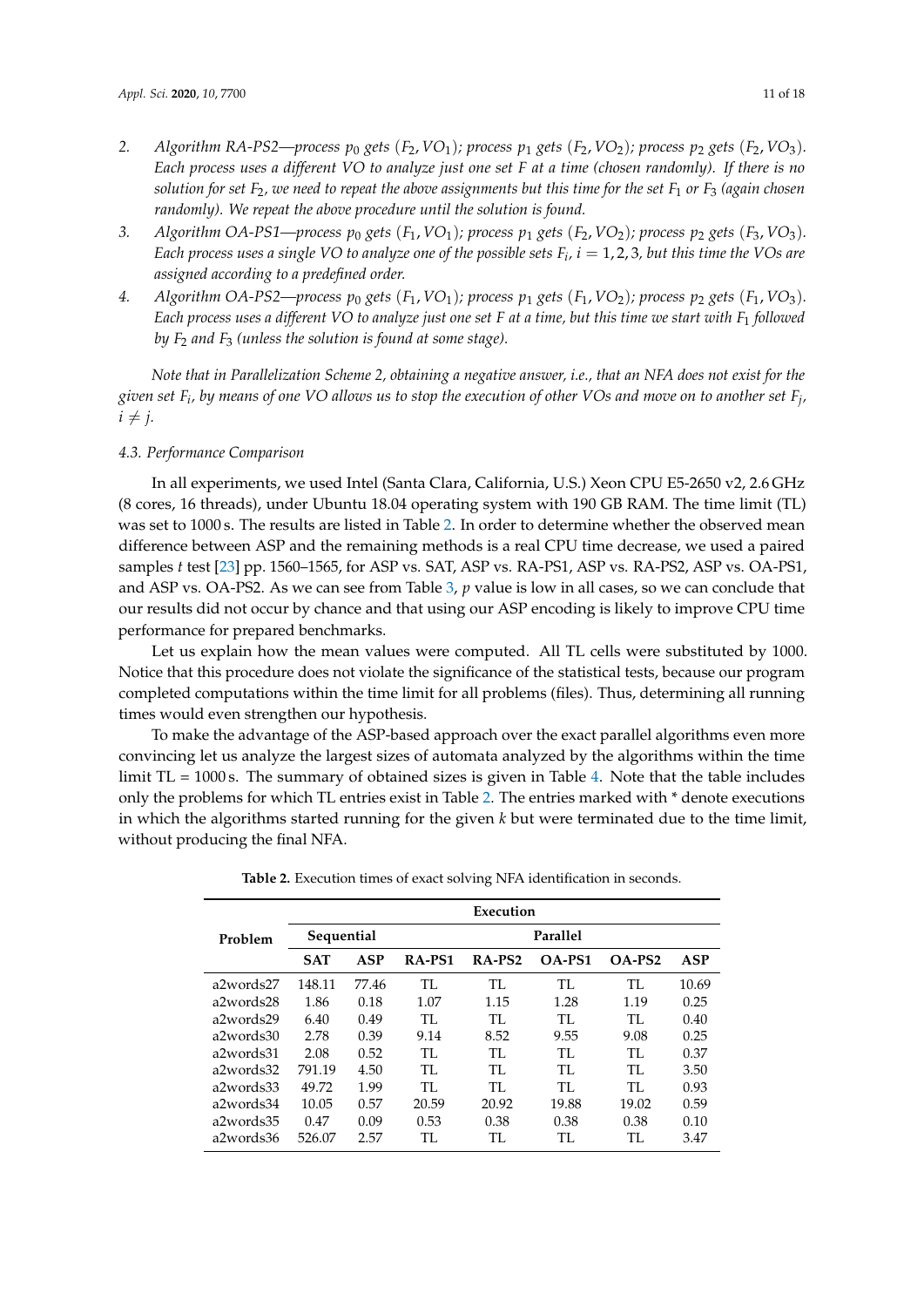<span id="page-11-0"></span>

|           | Execution  |            |           |           |           |           |            |
|-----------|------------|------------|-----------|-----------|-----------|-----------|------------|
| Problem   | Sequential |            |           |           |           |           |            |
|           | <b>SAT</b> | <b>ASP</b> | RA-PS1    | RA-PS2    | OA-PS1    | OA-PS2    | <b>ASP</b> |
| a4words27 | 1.32       | 0.15       | <b>TL</b> | <b>TL</b> | <b>TL</b> | TL        | 0.17       |
| a4words28 | 0.13       | 0.04       | 6.45      | 6.89      | 7.23      | 4.49      | 0.05       |
| a4words29 | 78.93      | 0.96       | <b>TL</b> | <b>TL</b> | <b>TL</b> | <b>TL</b> | 1.15       |
| a4words30 | 0.20       | 0.05       | 0.48      | 0.50      | 0.48      | 0.44      | 0.06       |
| a4words31 | 21.78      | 0.70       | <b>TL</b> | <b>TL</b> | TL        | <b>TL</b> | 1.08       |
| a4words32 | 0.83       | 0.13       | 1.39      | 2.10      | 1.24      | 1.23      | 0.13       |
| a4words33 | 7.19       | 0.48       | 729.40    | 719.59    | 738.89    | 733.21    | 0.50       |
| a4words34 | 20.33      | 0.81       | <b>TL</b> | <b>TL</b> | <b>TL</b> | <b>TL</b> | 0.82       |
| a4words35 | 21.00      | 0.65       | <b>TL</b> | <b>TL</b> | <b>TL</b> | <b>TL</b> | 0.71       |
| a4words36 | 0.77       | 0.16       | 0.76      | 0.86      | 0.93      | 0.90      | 0.13       |
| a6words27 | 1.13       | 0.15       | 1.59      | 2.24      | 2.89      | 1.88      | 0.16       |
| a6words28 | 4.62       | 0.37       | TL        | <b>TL</b> | TL        | TL        | 0.33       |
| a6words29 | 1.05       | 0.13       | 3.15      | 2.38      | 2.48      | 2.63      | 0.16       |
| a6words30 | 1.97       | 0.20       | 0.85      | 0.52      | 1.11      | 1.06      | 0.21       |
| a6words31 | 1.43       | 0.18       | 0.86      | 0.81      | 0.94      | 0.83      | 0.22       |
| a6words32 | 1.15       | 0.16       | 2.10      | 1.97      | 2.13      | 2.16      | 0.16       |
| a6words33 | 441.95     | 4.14       | <b>TL</b> | TL        | <b>TL</b> | TL        | 2.03       |
| a6words34 | 272.27     | 1.88       | <b>TL</b> | <b>TL</b> | <b>TL</b> | TL        | 1.86       |
| a6words35 | 0.20       | 0.06       | 0.85      | 0.73      | 0.82      | 0.82      | 0.06       |
| a6words36 | 15.97      | 0.86       | <b>TL</b> | TL        | <b>TL</b> | <b>TL</b> | 0.81       |
| a8words37 | 0.20       | 0.06       | 0.46      | 0.50      | 0.37      | 0.41      | 0.06       |
| a8words38 | 63.71      | 1.40       | 15.73     | 16.15     | 16.09     | 18.08     | 1.24       |
| a8words39 | 1.44       | 0.19       | 1.55      | 1.55      | 1.78      | 1.48      | 0.20       |
| a8words40 | 7.63       | 0.44       | TL        | TL        | TL        | TL        | 0.66       |
| a8words41 | 324.29     | 1.94       | <b>TL</b> | <b>TL</b> | <b>TL</b> | <b>TL</b> | 2.61       |
| a8words42 | 5.86       | 0.35       | <b>TL</b> | TL        | <b>TL</b> | <b>TL</b> | 0.42       |
| a8words43 | 9.14       | 0.45       | <b>TL</b> | <b>TL</b> | <b>TL</b> | <b>TL</b> | 0.69       |
| a8words44 | 1.23       | 0.21       | 1.52      | 1.34      | 1.25      | 1.22      | 0.38       |
| a8words45 | 279.74     | 2.07       | <b>TL</b> | TL        | <b>TL</b> | <b>TL</b> | 2.32       |
| a8words46 | 5.20       | 0.33       | TL        | TL        | TL        | TL        | 0.58       |
| Mean      | 78.29      | 2.71       | 544.96    | 544.73    | 545.24    | 545.01    | 1.01       |

**Table 2.** *Cont*.

**Table 3.** Obtained *p* values from the paired samples *t* test.

<span id="page-11-1"></span>

| ASP vs. SAT |                       |                       | ASP vs. RA-PS1 ASP vs. RA-PS2 ASP vs. OA-PS1 ASP vs. OA-PS2 |                       |
|-------------|-----------------------|-----------------------|-------------------------------------------------------------|-----------------------|
| 0.00773     | $2.72 \times 10^{-8}$ | $2.73 \times 10^{-8}$ | $2.70 \times 10^{-8}$                                       | $2.72 \times 10^{-8}$ |

**Table 4.** Sizes of NFAs reached by the parallel algorithms. The sign \* means that the time limit was exceeded.

| Problem   | ASP | RA-PS1 | RA-PS2 | $OA-PS1$ | $OA-PS2$ |
|-----------|-----|--------|--------|----------|----------|
| a2words27 | 8   | 6      |        | 6        |          |
| a2words29 | 5   | $5*$   | $5*$   | $5*$     | $5*$     |
| a2words31 | 6   | 5      | 5      | 5        | 5        |
| a2words32 | 5   |        |        |          |          |
| a2words33 | 7   | 5      | 5      | 5        | 5        |
| a2words36 | 5   |        |        |          |          |
| a4words27 | 4   | 4 *    | 4*     | $4*$     | 4 *      |
| a4words29 | 5   |        |        |          |          |
| a4words31 | 4   | 4 *    | 4*     | 4 *      | $4*$     |
| a4words34 | 4   | 3      | 3      | 3        | 3        |
| a4words35 |     |        |        |          |          |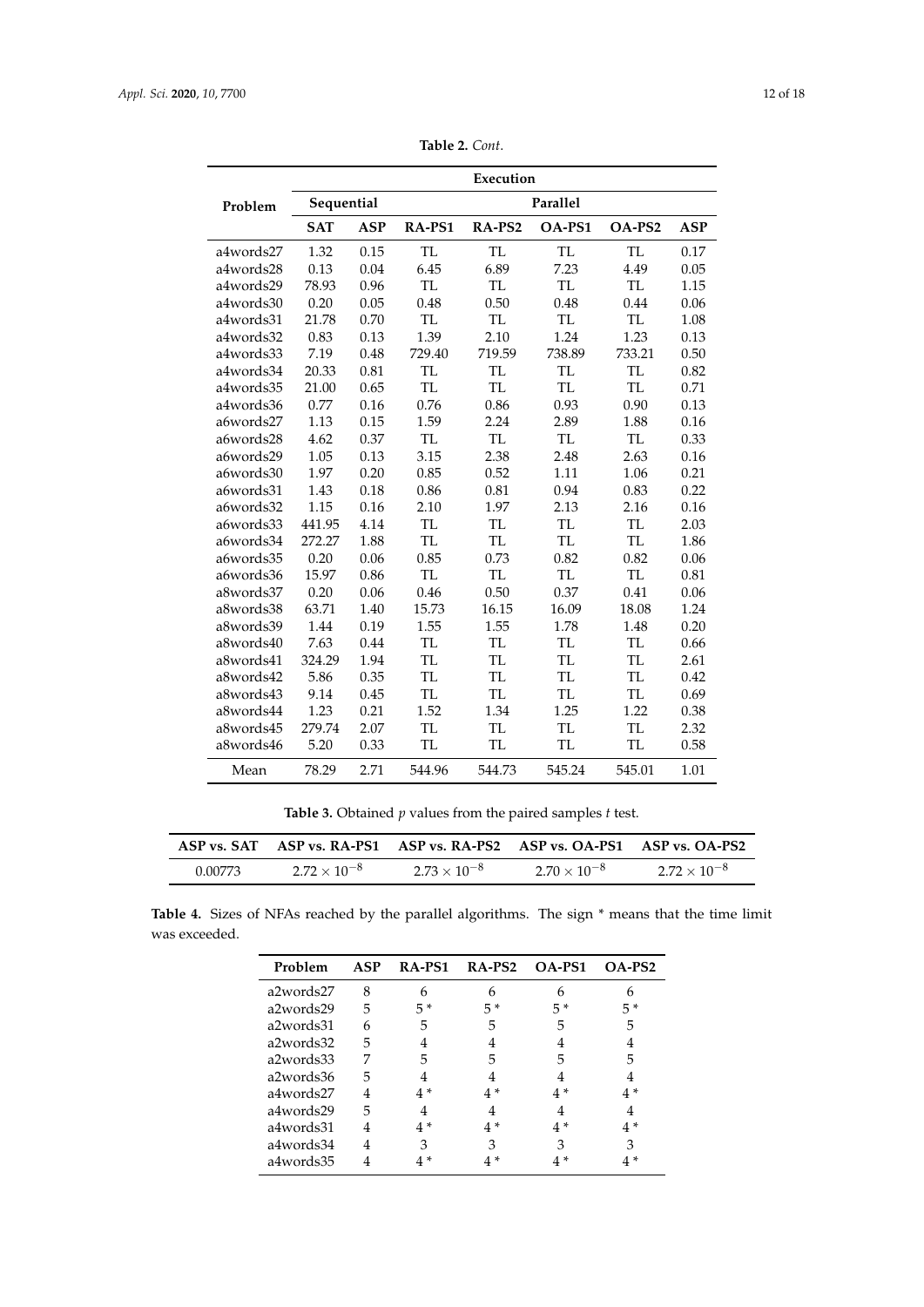<span id="page-12-2"></span>

| Problem   | ASP | RA-PS1 | RA-PS2 | $OA-PS1$ | $OA-PS2$ |
|-----------|-----|--------|--------|----------|----------|
| a6words28 |     | 3      | З      | З        |          |
| a6words33 |     | З      | З      |          |          |
| a6words34 | 5   | 3      | 3      | З        | 3        |
| a6words36 | 4   | 3      |        |          | З        |
| a8words40 | 3   | 3*     | $3*$   | 3*       | $3*$     |
| a8words41 | 5   | 3      | З      |          | З        |
| a8words42 | 4   | $4*$   | 4*     | 4 *      | 4 *      |
| a8words43 | 4   | 3      | 3      | 3        | 3        |
| a8words45 | 5   |        |        |          |          |
| a8words46 | З   | $3*$   |        |          |          |

**Table 4.** *Cont*.

## <span id="page-12-0"></span>**5. Conclusions**

We have experimented with a model learning approach based on ASP solvers. The approach is very flexible, as proven by its successful adaptation for learning NFAs, implemented in the provided open source tool. Experiments indicate that our approach clearly outperforms the current state-of-the-art satisfiability-based method and all backtracking algorithms proposed in the literature. The approach does scale well (as far as non-deterministic acceptors are considered): we have shown that it can be used for learning models from up to a thousand words. In the future, we wish to develop more efficient encodings that will make the approach scale even better. We hope this paper encourages more interest in ASP-based problem solving since the presented approach has several benefits over traditional model learning algorithms. The ASP encoding is more readable than SAT encoding and the resulting program is much faster than its backtracking counterparts.

**Author Contributions:** Conceptualization, W.W.; methodology, O.U. and W.W.; software, T.J. and W.W.; validation, T.J.and O.U.; formal analysis, O.U.; investigation, W.W. and T.J.; resources, W.W.; writing—original draft preparation, W.W. and T.J.; writing—review and editing, O.U. and T.J.; supervision, O.U.; project administration, O.U.; funding acquisition, O.U. All authors have read and agreed to the published version of the manuscript.

**Funding:** This research was supported by the National Science Center (Poland), grant number 2016/21/B/ST6/02158.

**Conflicts of Interest:** The authors declare no conflict of interest.

## <span id="page-12-1"></span>**Appendix A. How Answer Sets Are Computed**

Let Π be a grounded program, and let A be a set of atoms occurring in Π. Assume that atom *z* is not in A. Observe that every grounded program Π that has rules

$$
\leftarrow b_1, \ldots, b_k, \sim c_1, \ldots, \sim c_m. \tag{A1}
$$

with empty head, can be transformed to a program without such rules by inserting *z* and ∼*z* in this manner:

$$
z \leftarrow b_1, \ldots, b_k \sim c_1, \ldots, \sim c_m \sim z. \tag{A2}
$$

A grounded program without empty-headed rules will be called *normal*. A rule *r* of the form:

$$
a \leftarrow b_1, \ldots, b_k. \tag{A3}
$$

where there is no default negation in the body, and the head is not empty, will be called *positive*. A program that contains only positive rules will be called positive too. We will denote by head $(r)$  the set  $\{a\}$ , and by body(*r*) the set  $\{b_1, \ldots, b_k\}$ . Now, let us define how a positive program *P* can act on a set of atoms  $X \subseteq A$  (here A is a set of atoms occurring in *P*):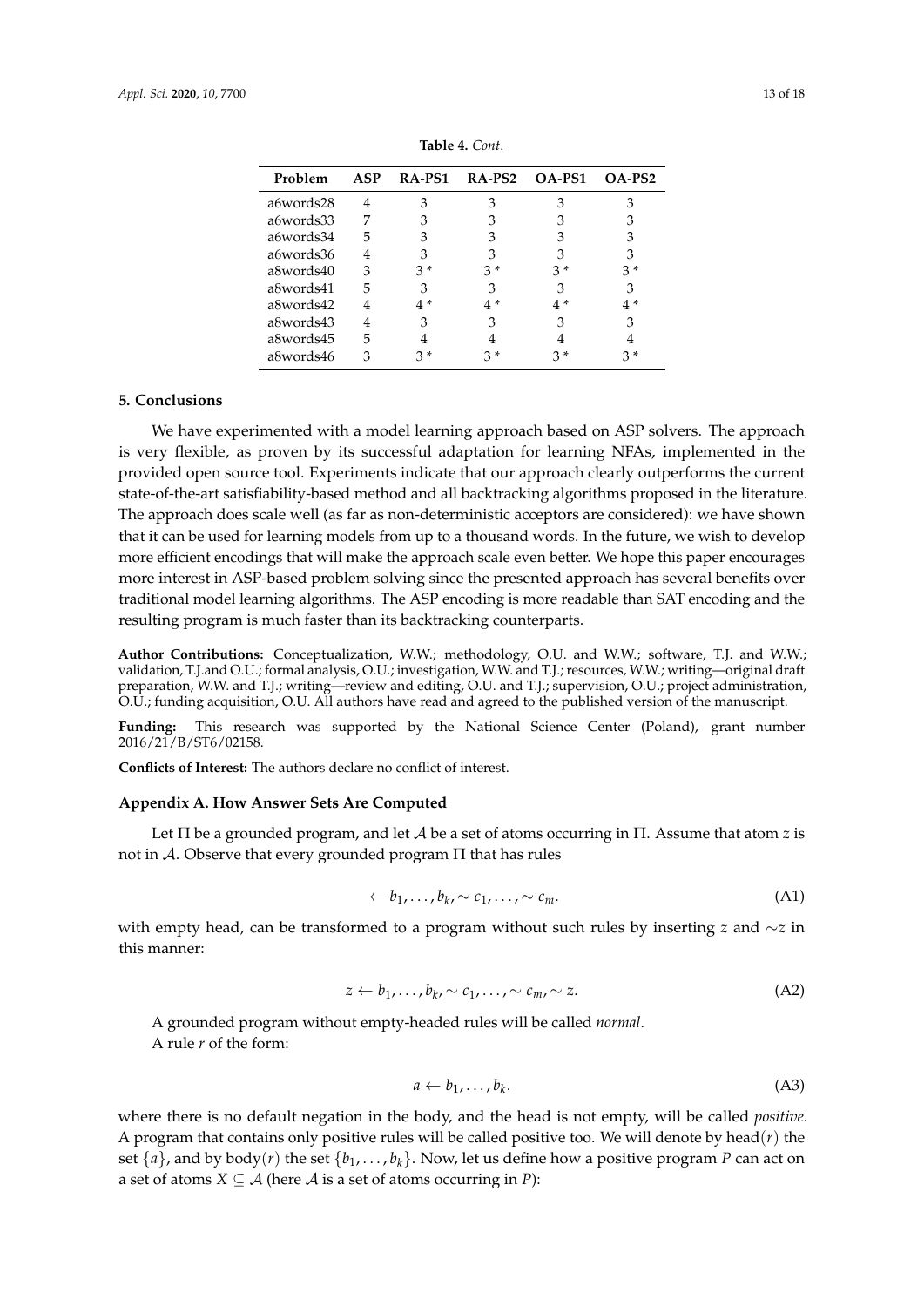$$
XP = \{head(r) \mid r \in P \text{ and } body(r) \subseteq X\}. \tag{A4}
$$

This operation can be repeated and we define:

$$
X^{P^1} = X^P \quad \text{and} \quad X^{P^i} = (X^{P^{i-1}})^P. \tag{A5}
$$

It is easy to see that  $Cn(P) = \bigcup_{i \geq 1} \emptyset^{P^i}$ . Because for a certain *i* the equation  $X^{P^i} = X^{P^{i+1}}$  holds, determining Cn(*P*) is straightforward and fast.

Consider any normal program Π. We recall from subsection [2.3](#page-2-1) that a set  $X \subseteq A$  is an answer set of  $\Pi$  if  $X = \text{Cn}(\Pi^X)$  (please do not confuse the reduct with program's acting on a set of atoms). Take two sets,  $L$  and  $U$ , such that  $L\subseteq X\subseteq U$  for an answer set  $X$  of  $\Pi.$  Observe that: (i)  $X\subseteq \text{Cn}(\Pi^L)$ , and (ii)  $Cn(\Pi^U) \subseteq X$ . Thus we get:

$$
L \cup \text{Cn}(\Pi^U) \subseteq X \subseteq U \cap \text{Cn}(\Pi^L). \tag{A6}
$$

The last property is a recipe for expanding the lower bound *L* and cutting down the upper bound *U*. The procedure in which we replace *L* by  $L \cup Cn(\Pi^U)$  and then *U* by  $U \cap Cn(\Pi^L)$  as long as *L* or *U* are changed, will be called *narrowing*. At some point we get  $L = U = X$ . When we start from  $L = \emptyset$ , *U* = *A*, then there are also two more possibilities: *L*  $\nsubseteq$  *U* (there is no answer set), and *L* ⊂ *U*. In the latter case we can take any  $a \in U - L$  and check out two paths: *a* should be included into *L* or *a* should be excluded from *U*. This leads to Algorithm A1 [\[19\]](#page-16-15):

**Algorithm A1:** Final algorithm

 $SOLVE(\Pi, L, U)$  $(L, U) \leftarrow$  narrowing( $\Pi, L, U$ ) **if**  $L \nsubseteq U$  **then** return **if**  $L = U$  **then** output  $L$ **else** choose  $a \in U - L$  $SOLVE(\Pi, L \cup \{a\}, U)$  $SOLVE(\Pi, L, U - \{a\})$ 

Which outputs all answer sets of a program  $\Pi$  provided that it had been invoked with SOLVE( $\Pi$ ,  $\varnothing$ ,  $\varnothing$ ). The pessimistic time complexity of this algorithm can be assessed by the recurrence relation  $T(n) = 2T(n-1) + n^2$ , where  $n = |U| - |L|$ , which gives us the exponential complexity  $T(n) = O(2^n).$ 

## <span id="page-13-0"></span>**Appendix B. The Complete Example of an ASP Program for NFA Induction**

Suppose we are given  $\Sigma = \{a, b\}$ ,  $S_+ = \{a\}$ ,  $S_- = \{b\}$ , and  $k = 2$ . After grounding rules [\(5\)](#page-4-1)–[\(24\)](#page-5-0) we get a program Π in a Clasp format (symbol :- denotes left arrow, symbol not denotes default negation, and symbol lambda denotes the empty word *ε*):

```
symbol(a).
symbol(b).
prefix(lambda).
prefix(a).
prefix(b).
positive(a).
negative(b).
join(lambda,a,a).
join(lambda,b,b).
q(0).
```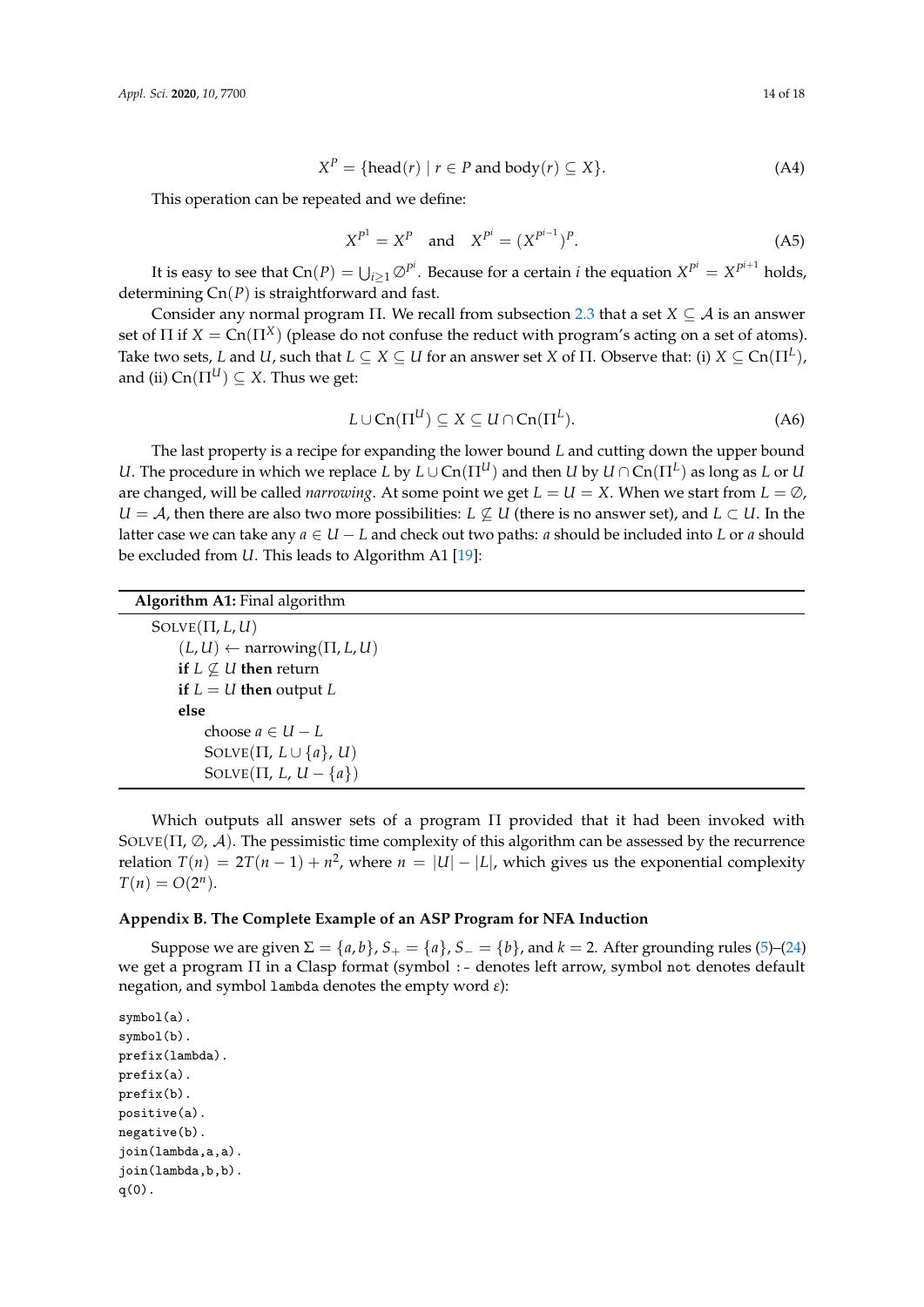```
q(1).
delta(0,a,0):-not not_delta(0,a,0).
delta(1,a,0):-not not_delta(1,a,0).
delta(0,b,0):-not not_delta(0,b,0).
delta(1,b,0):-not not_delta(1,b,0).
delta(0, a, 1):-not not_delta(0, a, 1).
delta(1,a,1):-not not_delta(1,a,1).
delta(0,b,1):-not not_delta(0,b,1).
delta(1,b,1):-not not_delta(1,b,1).
not<sup>delta(0,a,0):-not delta(0,a,0).</sup>
not<sup>delta(1,a,0):-not delta(1,a,0).</sup>
not\_delta(0,b,0):-not delta(0,b,0).
not<sup>delta(1,b,0):-not delta(1,b,0).</sup>
not<sup>delta(0,a,1):-not delta(0,a,1).</sup>
not
det<sup>2</sup>det<sub>1</sub>(1, a, 1):
-not
det<sub>1</sub>(1, a, 1).
not delta(0,b,1):-not delta(0,b,1).
not
det<sup>1</sup>(1,b,1):
-not
det<sup>1</sup>(1,b,1).
x(\text{lambda},0):-not not_x(\text{lambda},0).
x(a,0):-not not_x(a,0).
x(b,0):-not not_x(b,0).
x(\text{lambda},1):-not not_x(\text{lambda},1).
x(a,1):-not not_x(a,1).
x(b,1):-not not_x(b,1).
not_x(lambda,0):-not x(lambda,0).
not_x(a,0):-not x(a,0).
not_x(b,0):-not x(b,0).
not_x(lambda,1):-not x(lambda,1).
not_x(a,1):-not x(a,1).
not_x(b,1):-not x(b,1).
x(a,0):-delta(1,a,0), x(1ambda, 1).
x(a,1):-delta(1,a,1), x(1ambda, 1).
x(b,0):-delta(1,b,0), x(1ambda, 1).
x(b,1):-delta(1,b,1), x(lambda,1).
x(a,0):-delta(0,a,0), x(1ambda, 0).
x(a,1):-delta(0,a,1), x(1ambda, 0).
x(b,0):-delta(0,b,0), x(1ambda, 0).
x(b,1):-delta(0,b,1), x(1ambda, 0).
:-x(a,0),0 =#count\{0, delta(0, a, 0):x(lambda,0), delta(0, a, 0);0, delta(1, a, 0) : delta(1, a, 0), x(lambda, 1).
:-x(a,1), 0>=#count\{0, delta(0, a, 1) : x(lambda, 0), delta(0, a, 1);
                     0, delta(1, a, 1): x(lambda, 1), delta(1, a, 1)\}.:-x(b,0),0<sup>=#count{0,delta(0,b,0):x(lambda,0),delta(0,b,0);</sup>
                     0, delta(1, b, 0): x(lambda, 1), delta(1, b, 0)\}.:-x(b,1),0>=#count{0,delta(0,b,1):x(lambda,0),delta(0,b,1);
                     0, delta(1, b, 1): x(lambda, 1), delta(1, b, 1).
final(0):-not not_final(0).
final(1):-not not_final(1).
not_final(0):-not final(0).
not\_final(1):-not final(1).
:-0>=#count\{0, \text{final}(0): \text{final}(0), x(a,0); 0, \text{final}(1): \text{final}(1), x(a,1)\}.:-final(0), x(b,0).
: -final(1), x(b,1).: -x(1).
:-not x(lambda,0).
has_state(lambda):-x(lambda,0).
```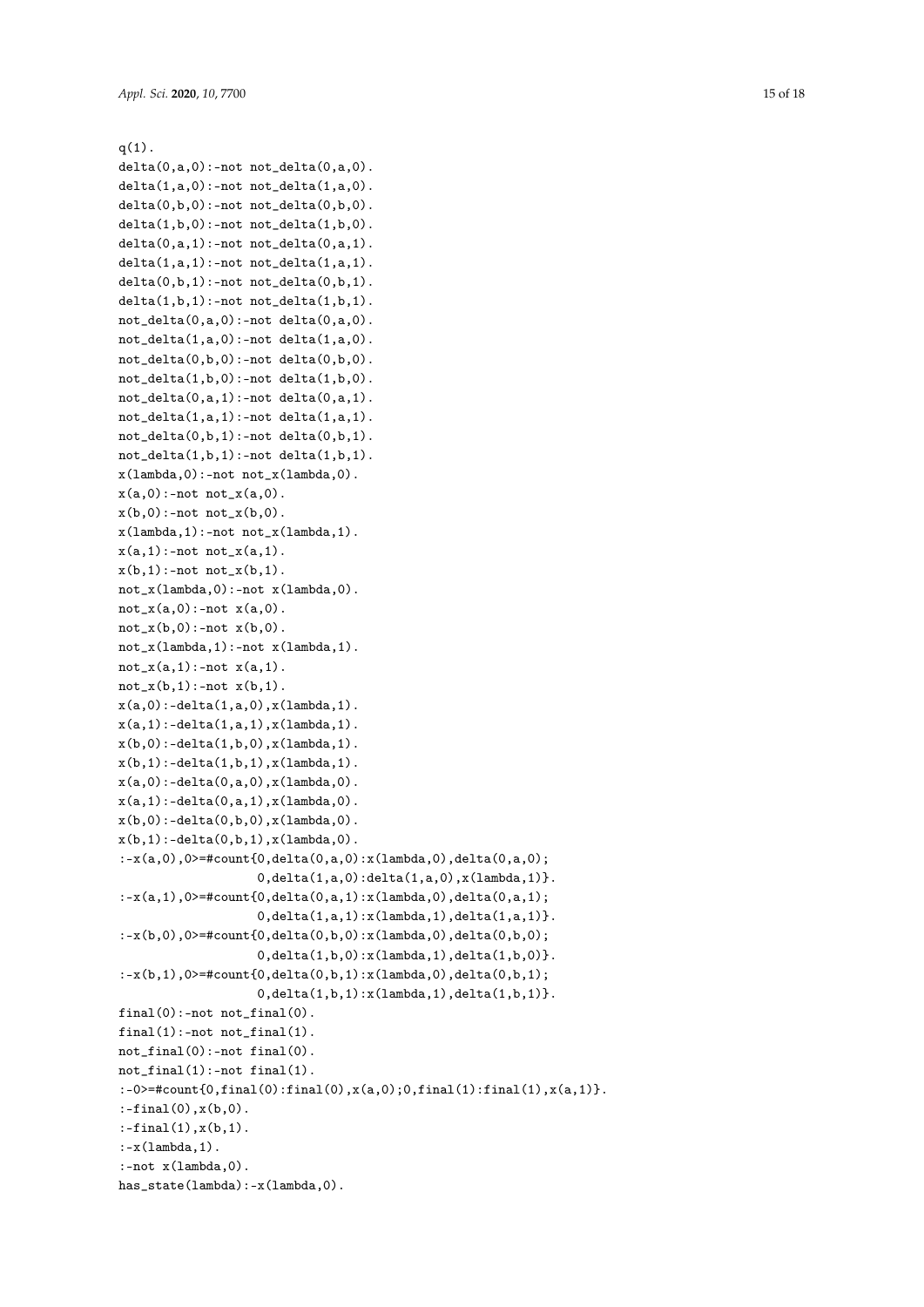```
has\_state(a):-x(a,0).
has\_state(b):-x(b,0).
has_state(lambda):-x(lambda,1).
has_state(a):-x(a,1).
has\_state(b):-x(b,1).
:-not has_state(lambda).
:-not has_state(a).
:-not has_state(b).
```
One of the answer sets *X* is:

```
q(0) q(1) prefix(lambda) prefix(a) prefix(b) symbol(a) symbol(b)
negative(b) positive(a) join(lambda,a,a) join(lambda,b,b) x(lambda,0)
not_x(lambda,1) has_state(lambda) not_delta(0,a,0) not_delta(1,a,0)
delta(0,b,0) not_delta(1,b,0) delta(0,a,1) not_delta(1,a,1)not\_delta(0,b,1) not\_delta(1,b,1) not_x(a,0) x(b,0) x(a,1)not_x(b,1) not_final(0) final(1) has_fstate(a) has_fstate(b)
```
Note that the above answer set corresponds to a 2-state automaton having non-final state  $q_0$  and final state  $q_1$  (see predicates not\_final(0) and final(1)), and the following transitions  $q_0 \in \delta(q_0, b)$ ,  $q_1 \in \delta(q_0, a)$  (defined by predicates delta(0,b,0) and delta(0,a,1)).

It can be easily verified that  $\Pi^X = P$  is the positive program:

```
symbol(a).
symbol(b).
prefix(lambda).
prefix(a).
prefix(b).
positive(a).
negative(b).
join(lambda,a,a).
join(lambda,b,b).
q(0).
q(1).
delta(0,b,0).
delta(0, a, 1).
not_delta(0,a,0).
not_delta(1,a,0).
not_delta(1,b,0).
not_delta(1,a,1).
not_delta(0,b,1).
not_delta(1,b,1).
x(lambda,0).
x(b,0).
x(a,1).
not_x(a,0).
not_x(lambda,1).
not_x(b,1).
x(a,0):-delta(1,a,0), x(1ambda, 1).
x(a,1):-delta(1,a,1), x(1ambda, 1).
x(b,0):-delta(1,b,0),x(1ambda,1).
x(b,1):-delta(1,b,1), x(lambda,1).
x(a,0):-delta(0,a,0), x(1ambda, 0).
x(a,1):-delta(0,a,1), x(1ambda, 0).
x(b,0):-delta(0,b,0), x(1ambda, 0).
x(b,1):-delta(0,b,1), x(1ambda, 0).
```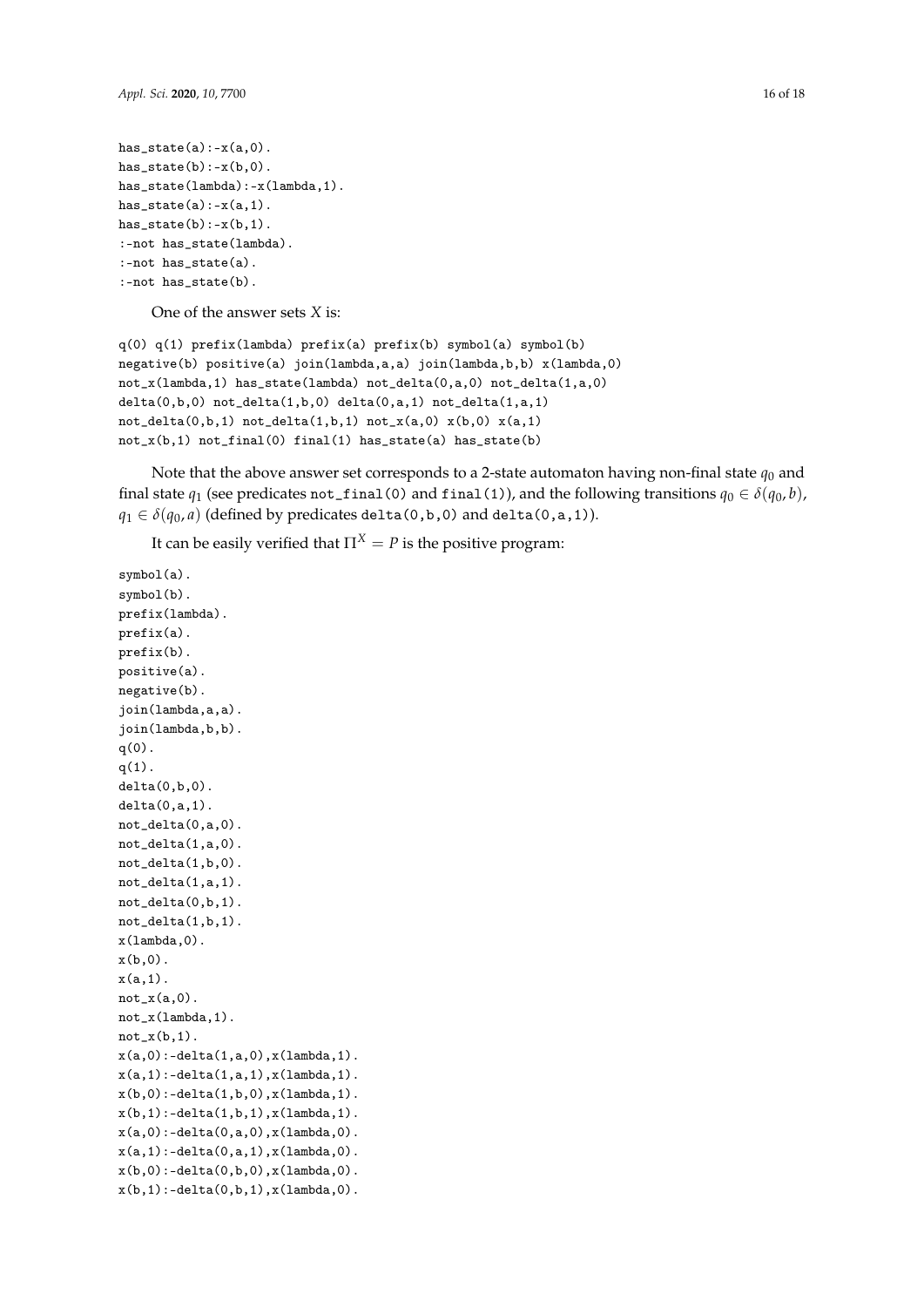```
final(1).
not_final(0).
has_state(lambda):-x(lambda,0).
has\_state(a):-x(a,0).
has\_state(b):-x(b,0).
has_state(lambda):-x(lambda,1).
has\_state(a):-x(a,1).
has\_state(b):-x(b,1).
```
 $\text{Cn}(P) = X$  since  $\bigcup_{i \geq 1} \emptyset^{P^i} = \emptyset^P \cup (\emptyset^P)^P = X$ . Further action of *P* on *X* does not change it.

## **References**

- <span id="page-16-0"></span>1. Heinz, J.; de la Higuera, C.; van Zaanen, M. *Grammatical Inference for Computational Linguistics*; Morgan & Claypool Publishers: San Rafael, CA, USA, 2015; Volume 8.
- 2. Heinz, J.; Sempere, J., Eds. *Topics in Grammatical Inference*; Springer-Verlag: Berlin/ Heidelberg, Germany, 2016.
- <span id="page-16-16"></span>3. de la Higuera, C. *Grammatical Inference: Learning Automata and Grammars*; Cambridge University Press: New York, NY, USA, 2010.
- 4. Miclet, L. Grammatical inference. In *Syntactic and Structural Pattern Recognition: Theory and Applications*; Series in Computer Science; Bunke, H., Sanfeliu, A., Eds.; World Scientific: Singapore, 1990; Volume 7, pp. 237–290.
- <span id="page-16-1"></span>5. Wieczorek, W. *Grammatical Inference: Algorithms, Routines and Applications*; Studies in Computational Intelligence; Springer: New York, NY, USA, 2017; Volume 673.
- <span id="page-16-2"></span>6. Meyer, A.R.; Stockmeyer, L.J. The equivalence problem for regular expressions with squaring requires exponential space. In Proceedings of the 13th Annual Symposium on Switching and Automata Theory, College Park, MA, USA, 25–27 October 1972; pp. 125–129.
- <span id="page-16-3"></span>7. Jiang, T.; Ravikumar, B. Minimal NFA problems are hard. *SIAM J. Comput.* **1993**, *22*, 1117–1141.
- <span id="page-16-4"></span>8. Angluin, D. An Application of the Theory of Computational Complexity to the Study of Inductive Inference. PhD Thesis, University of California, Berkeley, CA, USA, 1969.
- <span id="page-16-5"></span>9. Gold, E.M. Complexity of automaton identification from given data. *Inf. Control.* **1978**, *37*, 302–320.
- <span id="page-16-6"></span>10. Domaratzki, M.; Kisman, D.; Shallit, J. On the number of distinct languages accepted by finite automata with *n* states. *J. Autom. Lang. Comb.* **2002**, *7*, 469–486.
- <span id="page-16-7"></span>11. Jastrzab, T. Two Parallelization Schemes for the Induction of Nondeterministic Finite Automata on PCs. In *PPAM 2017: Parallel Processing and Applied Mathematics*; Wyrzykowski, R., Dongarra, J., Deelman, E., Karczewski, K., Eds.; Springer: Cham, Switzerland, 2018; Volume 10777, pp. 279–289.
- <span id="page-16-8"></span>12. Heule, M.; Verwer, S. Exact DFA Identification Using SAT Solvers. In *Lecture Notes in Computer Science*; Springer: New York, NY, USA, 2010; Volume 6339, pp. 66–79.
- <span id="page-16-9"></span>13. Coste, F.; Nicolas, J. Regular Inference as a graph coloring problem. In Proceedings of the Workshop on Grammar Inference, Automata Induction, and Language Acquisition, Nashville, TN, USA, 12 July 1997.
- <span id="page-16-10"></span>14. Zakirzyanov, I.; Shalyto, A.; Ulyantsev, V. Finding All Minimum-Size DFA Consistent with Given Examples: SAT-Based Approach. In *Software Engineering and Formal Methods*; Cerone, A., Roveri, M., Eds.; Springer International Publishing: Cham, Switzerland, 2018; pp. 117–131.
- <span id="page-16-11"></span>15. Walsh, T. SAT v CSP. In *Principles and Practice of Constraint Programming—CP 2000*; Dechter, R., Ed.; Springer: Berlin/Heidelberg, Germany, 2000; pp. 441–456.
- <span id="page-16-12"></span>16. Smetsers, R.; Fiterau-Brostean, P.; Vaandrager, F.W. Model Learning as a Satisfiability Modulo Theories Problem. In Proceedings of the Language and Automata Theory and Applications—12th International Conference, Ramat Gan, Israel, 9–11 April 2018; pp. 182–194.
- <span id="page-16-13"></span>17. Hopcroft, J.E.; Motwani, R.; Ullman, J.D. *Introduction to Automata Theory, Languages, and Computation*, 2nd ed.; Addison-Wesley: Boston, MA, USA, 2001.
- <span id="page-16-14"></span>18. Baral, C. *Knowledge Representation, Reasoning, and Declarative Problem Solving*; Cambridge University Press: Cambridge, UK, 2003.
- <span id="page-16-15"></span>19. Gebser, M.; Kaminski, R.; Kaufmann, B.; Schaub, T. *Answer Set Solving in Practice*; Morgan & Claypool Publishers: San Rafael, CA, USA, 2012.